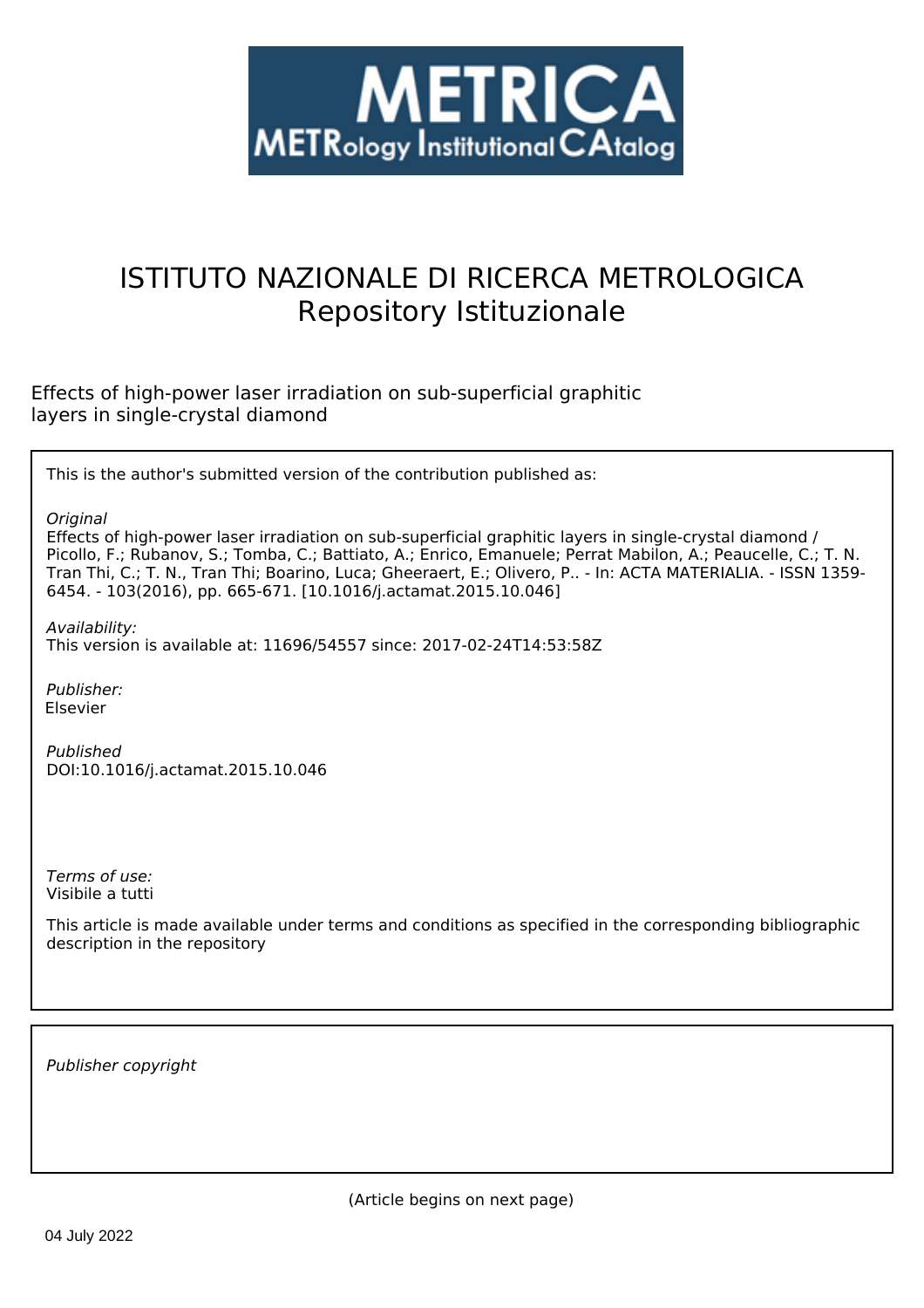| 1              |                                                                                                                                                                                  |
|----------------|----------------------------------------------------------------------------------------------------------------------------------------------------------------------------------|
| $\overline{2}$ | Effects of high-power laser irradiation on sub-superficial graphitic layers in single-crystal                                                                                    |
| 3              | diamond                                                                                                                                                                          |
| 4              |                                                                                                                                                                                  |
| 5              | F. Picollo <sup>1,2,3*</sup> , S. Rubanov <sup>4</sup> , C. Tomba <sup>5,6,7</sup> , A. Battiato <sup>2,1,3</sup> , E. Enrico <sup>8</sup> , A. Perrat-Mabilon <sup>9,10</sup> , |
| 6              | C. Peaucelle <sup>9,10</sup> , T. N. Tran Thi <sup>5,9,11</sup> , L. Boarino <sup>8</sup> , E. Gheeraert <sup>5,7</sup> , P. Olivero <sup>2,1,3,8</sup>                          |
| $\overline{7}$ |                                                                                                                                                                                  |
| 8              |                                                                                                                                                                                  |
| 9              | <sup>1</sup> National Institute of Nuclear Physics (INFN), section of Torino, Italy                                                                                              |
| 10             | <sup>2</sup> Physics Department and "NIS" Inter-departmental centre, University of Torino, Torino, Italy                                                                         |
| 11             | <sup>3</sup> National Interuniversity Consortium for the Physical Sciences of Matter (CNISM), Torino Unit, Italy                                                                 |
| 12             | <sup>4</sup> Bio21 Institute, University of Melbourne, Australia                                                                                                                 |
| 13             | <sup>5</sup> University of Grenoble Alpes, F-38000 Grenoble, France                                                                                                              |
| 14             | $^6$ Laboratoire des Technologies de la Microelectronique, Minatec Campus, F-38054 Grenoble, France                                                                              |
| 15             | <sup>7</sup> CNRS, Institute NEEL, F-38042 Grenoble, France                                                                                                                      |
| 16             | <sup>8</sup> National Institute of Metrologic Research (INRiM), Torino, Italy                                                                                                    |
| 17             | $9$ University of Lyon 1, CNRS, Inst Phys Nucl Lyon, F-69622 Villeurbanne, France                                                                                                |
| 18             | <sup>10</sup> IN2P3, F-69622 Villeurbanne, France                                                                                                                                |
| 19             | <sup>11</sup> European Synchrotron Radiation Facility (ESRF), Grenoble, France                                                                                                   |
|                |                                                                                                                                                                                  |

## **Abstract**

21 We report on the structural modifications induced by a  $\lambda = 532$  nm ns-pulsed high-power laser on sub-superficial graphitic layers in single-crystal diamond realized by means of MeV ion implantation. A systematic characterization of the structures obtained under different laser irradiation conditions (power density, number of pulses) and subsequent thermal annealing was performed by different electron microscopy techniques. The main feature observed after laser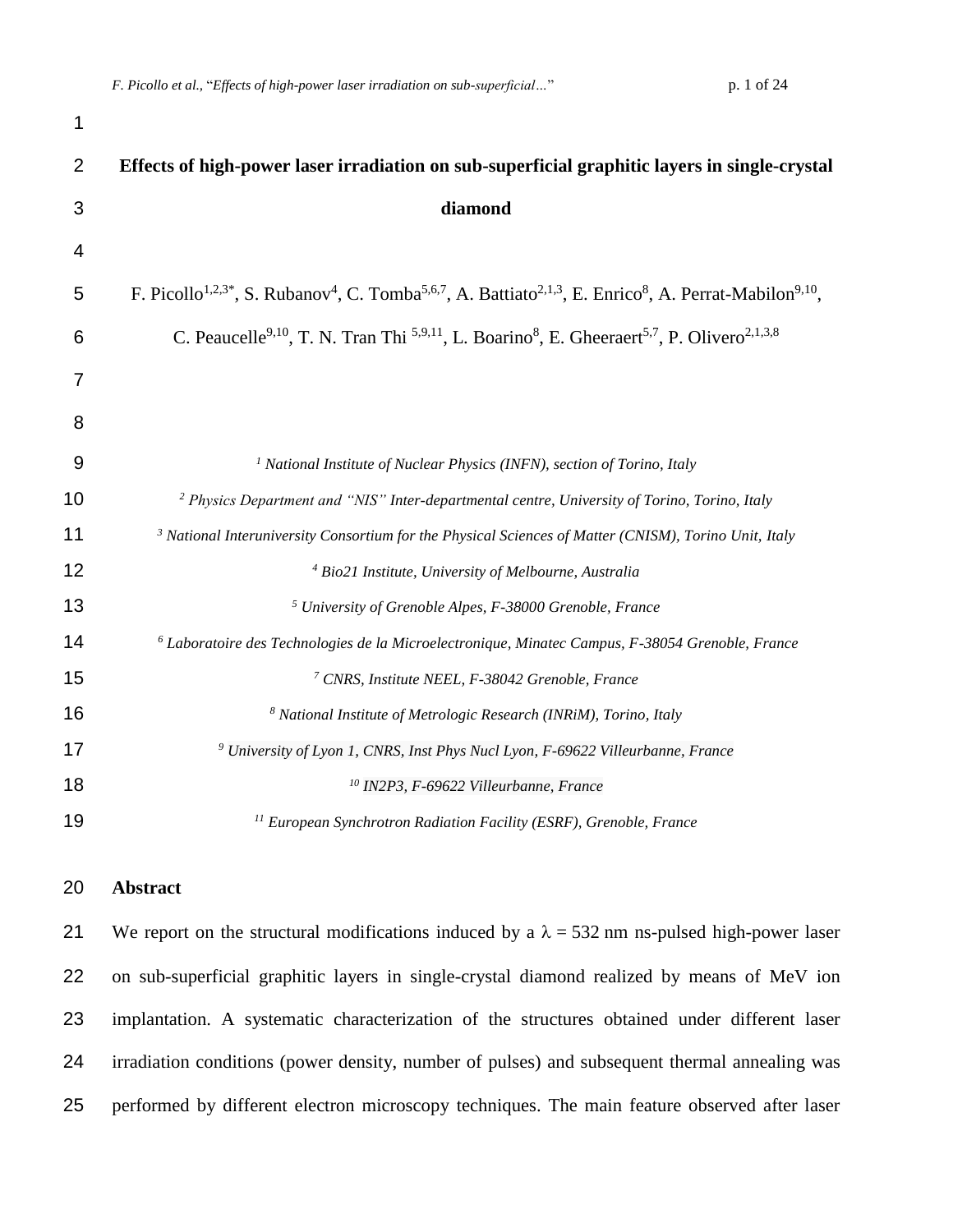*F. Picollo et al.,* "*Effects of high-power laser irradiation on sub-superficial…*" p. 2 of 24

 irradiation is the thickening of the pre-existing graphitic layer. Cross-sectional SEM imaging was performed to directly measure the thickness of the modified layers, and subsequent selective etching of the buried layers was employed to both assess their graphitic nature and enhance the SEM imaging contrast. In particular, it was found that for optimal irradiation parameters the laser processing induces a six-fold increase the thickness of sub-superficial graphitic layers without inducing mechanical failures in the surrounding crystal. TEM microscopy and EELS spectroscopy allowed a detailed analysis of the internal structure of the laser-irradiated layers, highlighting the presence of different nano-graphitic and amorphous layers. The obtained results demonstrate the effectiveness and versatility of high-power laser irradiation for an accurate tuning of the geometrical and structural features of graphitic structures embedded in single-crystal diamond, and open new opportunities in diamond fabrication. \* corresponding author: picollo@to.infn.it ph: +39 011 670 7879 fax: +39 011 670 7020 Keywords: diamond, high power laser, graphitisation, TEM microscopy PACS codes: diamond, 81.05.ug application of laser, 42.62.-b graphite, 81.05.uf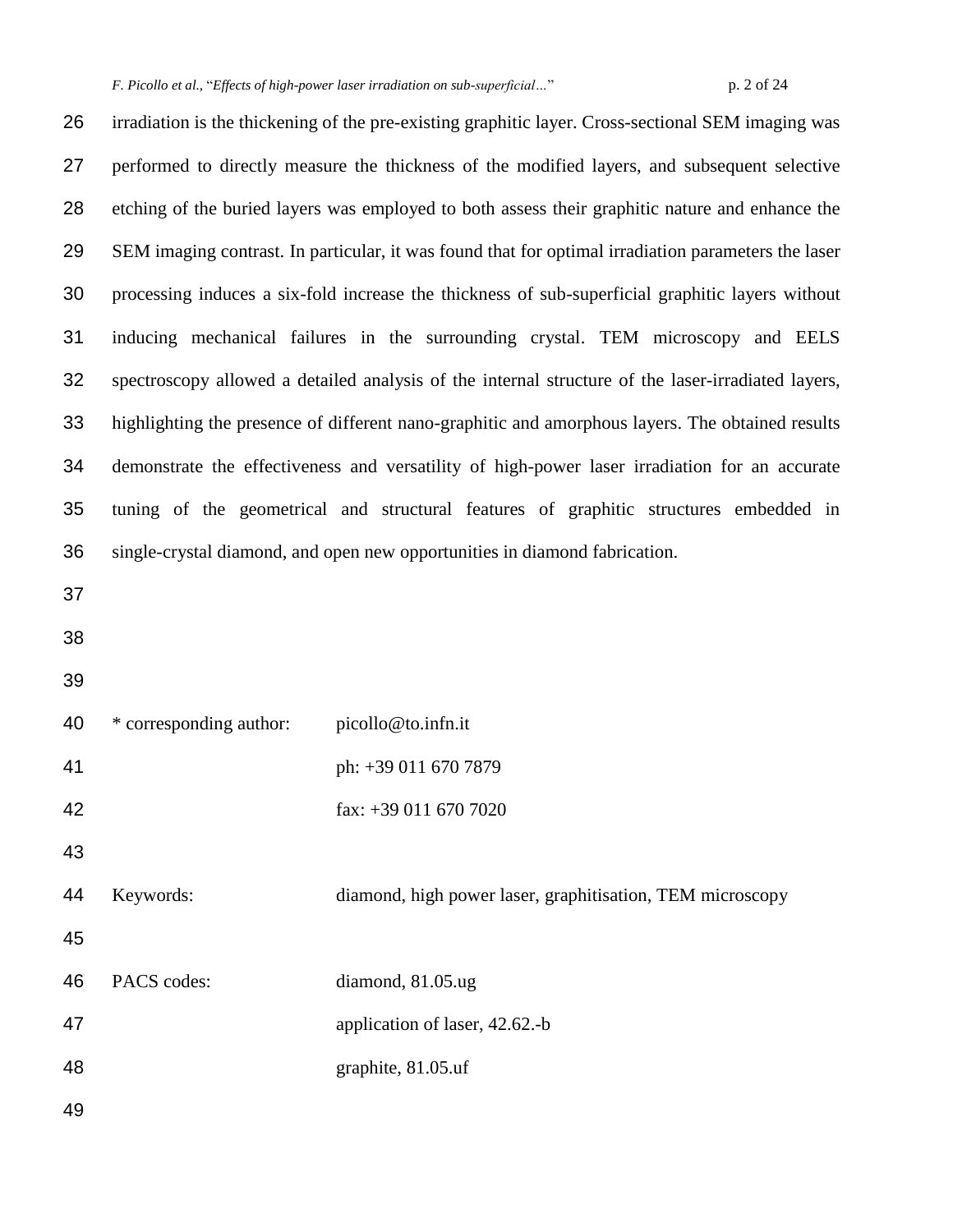## **1. Introduction**

 Diamond is well known for its range of extreme mechanical, thermal and optical properties, which make it an attractive material for a variety of applications [1]. Nevertheless, diamond is a metastable allotropic form of carbon at standard pressure and temperature, and can be converted into graphite if an energy barrier is overcome [2]. Several approaches have been developed to induce this phase transition, among which ion-beam-induced graphitization [3–9] and laser- induced graphitization [10,11] play a prominent role. The former approach takes advantage of the ion-induced defect creation caused by nuclear collisions to amorphize the material and the subsequent thermal annealing to convert amorphized regions into a graphitic phase [3]. The latter approach is based on complex non-equilibrium dynamics induced by high-power light absorption, which were modelled with different theoretical approaches based on the non- radiative recombination of electron-hole pairs [11] or on a non-thermal ultrafast non-equilibrium phase transition [12,13].

 Several previous studies explored the laser-induced graphitization process of single-crystal diamond: the first investigations dating back to the 80's were focused on realization of graphitic structures on diamond surface with direct writing or optical projection by means of excimer lasers [14], approached that was further investigated also in recent years [15]. Subsequently, new theoretical models of pulsed laser irradiation were proposed taking into account fast energy transfer mechanisms [16]. Consequently, in the last decade several works were carried out to exploit the possibility of realizing three-dimensional structures into diamond bulk by means of femtosecond [17,18] and picosecond [18–20] pulsed laser writing. Furthermore, the possibility of enhancing the resolution in the laser fabrication of the graphitic structures with the use of adaptive optical elements was recently demonstrated [21,22].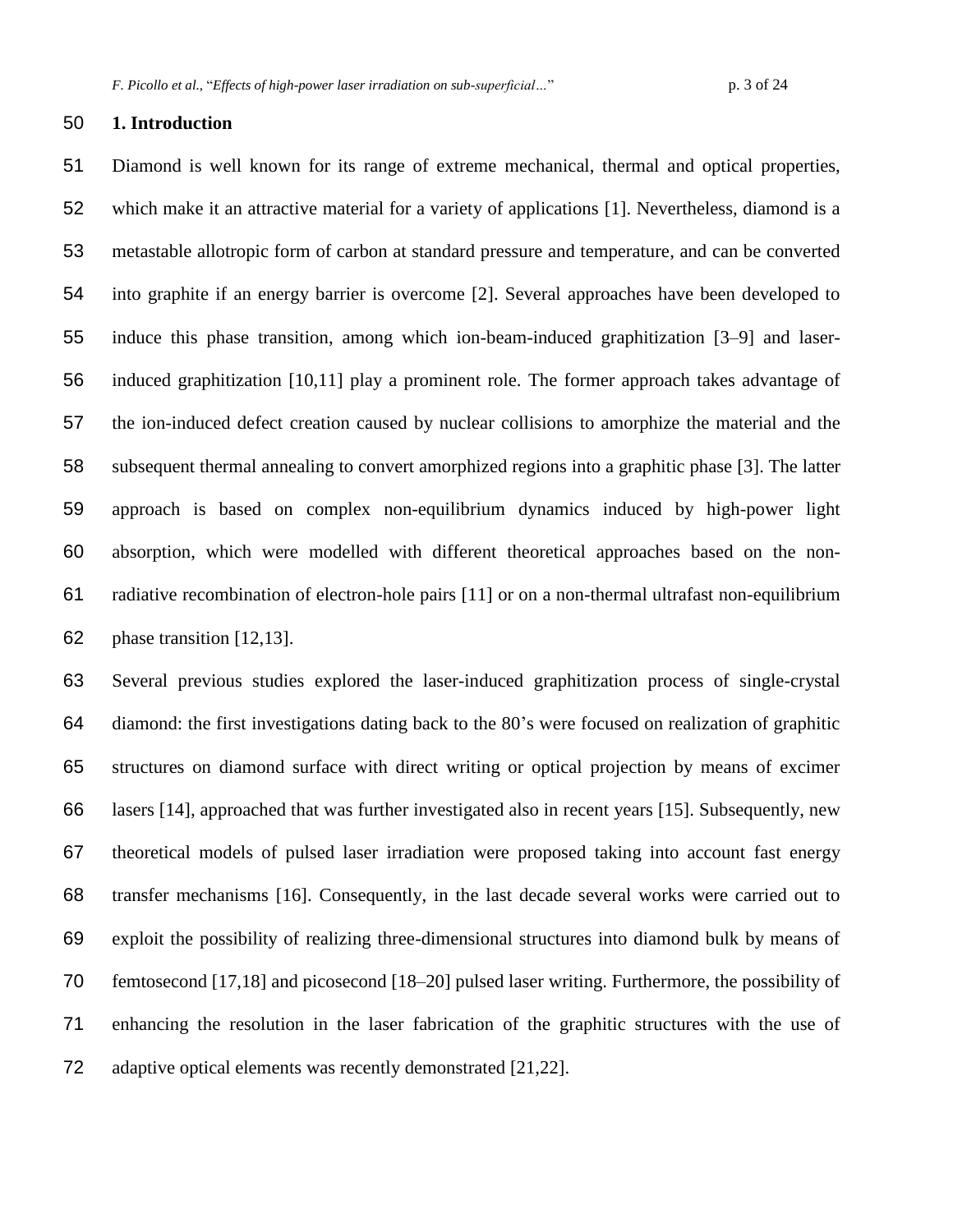Direct laser-induced graphitization represents an extremely versatile technique with promising applications in different fields such as the realization of diamond-based particle detectors [23– 27] and (upon the selective removal of the graphite) microfluidics devices for biomedical sensing [28].

 On the other hand, this technique is limited by the poor geometrical quality of structures finishing, which is inherently caused by the nature of the graphitization process [18,20]. In order to overcome this limitation, laser-induced graphitization in diamond can be combined with a preliminary MeV-ion-induced graphitization stage. By taking advantage of the high degree of control on the geometrical properties (depth, thickness) of MeV-ion-induced buried graphitic 82 structures in diamond allowed by the peculiar nuclear energy loss profile of MeV ions [29], this double-step procedure guarantees a better definition in the material micro-structuring [30] and also represents an interesting improvement in the realization of particle detectors [26,31,32], bolometers [33,34], bio-sensors [35–37], metallic-dielectric structures [38] and microfluidics [39].

 In the present paper we report on the use of ns-pulsed laser irradiation for the structural modification and thickening of sub-superficial graphitic layers in diamond, which were realized by means of MeV ion implantation. The above-mentioned structures are imaged before and after the selective removal of the graphitic phase with respect to the surrounding diamond matrix, and are characterized in their structural properties by transmission electron microscopy.

### **2. Experimental**

 In the present study, a commercial synthetic (001) single-crystal diamond grown by High Pressure High Temperature method (HPHT) by ElementSix (Ascot, UK) was used. The diamond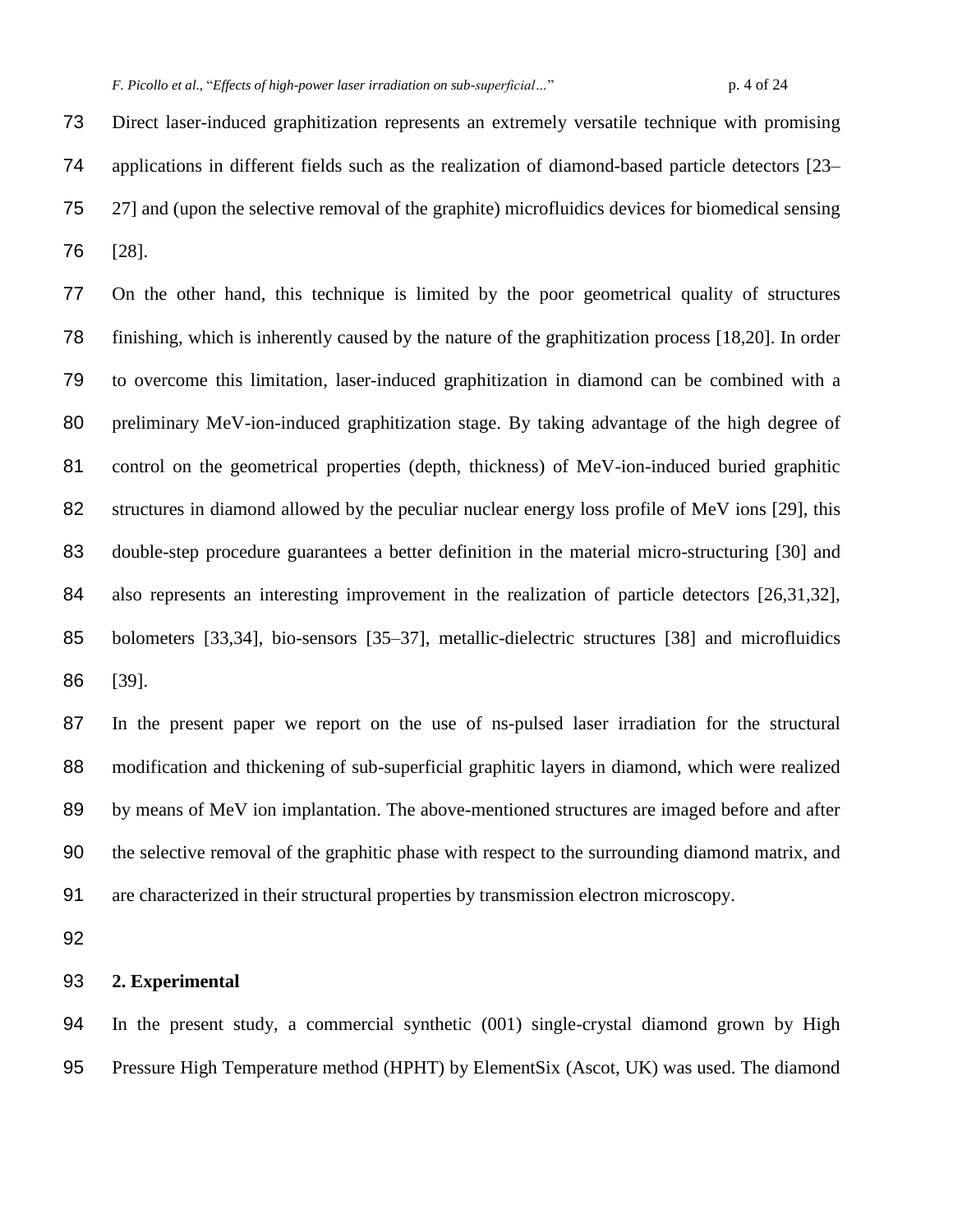96 is  $3\times3\times0.3$  mm<sup>3</sup> in size and it is classified as type Ib, having a nominal substitutional nitrogen 97 concentration between 10 ppm and 100 ppm. The sample is cut along the 100 crystal direction 98 and it is optically polished on the two opposite large faces.

99 The sample was implanted at room temperature at the "Service Faisceaux d'Ions" laboratory of 100 the Nuclear Physics Institute (University of Claude Bernard Lyon 1) across one of the two main 101 polished surfaces with a broad 2 MeV He<sup>+</sup> ion beam to deliver a uniform fluence of  $1\times10^{17}$  cm<sup>-2</sup> 102 across the irradiated area. During the implantation, the beam current was  $\sim$ 200 Na. The process 103 of damage induced by MeV ions in matter occurs mainly at the end of ion range, where the cross 104 section for nuclear collisions is strongly enhanced, after the ion energy is progressively reduced 105 by electronic interactions occurring in the initial stages of the ion path [40]. Figure 1 shows the 106 strongly non-uniform depth profile of the density of induced vacancies  $(\#_{\text{vac}} \text{ cm}^{-3})$  evaluated in a 107 linear approximation as the product between the implantation fluence  $(\#_{ions} \text{ cm}^{-2})$  and the linear 108 density of induced vacancies per single ion  $(\#_{\text{vac}} \text{ cm}^{-1} \#_{\text{ions}}^{-1})$ . The latter quantity was estimated 109 with the "Stopping and Range of Ions in Matter" (SRIM)-2013.00 Monte Carlo code [29] in 110 "Detailed calculation with full damage cascade" mode by taking an atom displacement energy 111 value of 50 Ev [41]. The high density of damage induced by ion implantation promotes the 112 conversion of the diamond lattice to an amorphous phase, which is located  $\sim$ 3.5  $\mu$ m below the 113 sample surface.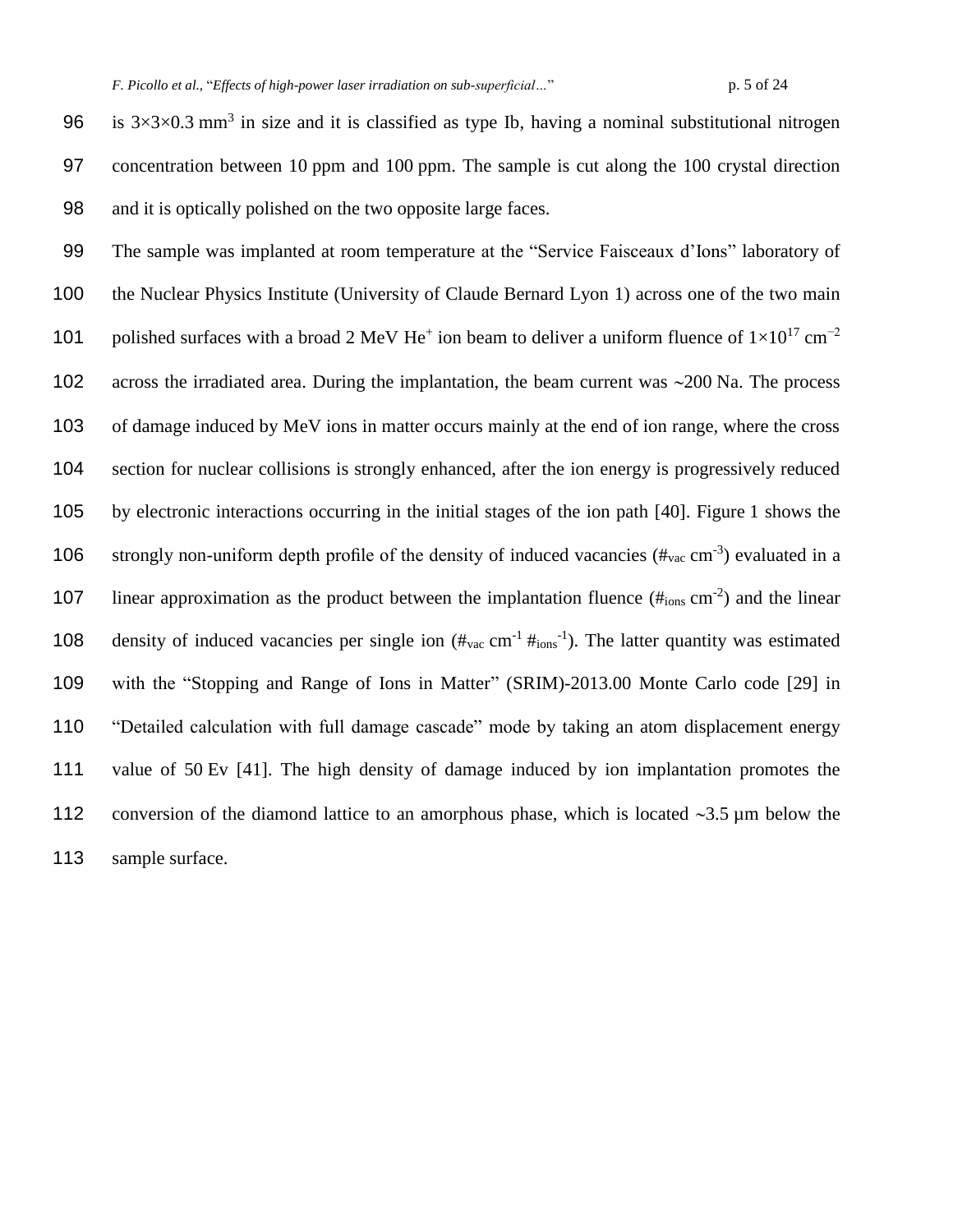

115 Fig. 1: Depth profile of the volumetric vacancy density induced in diamond by 2 MeV He<sup>+</sup> implanted at a fluence of 116  $1 \times 10^{17}$  cm<sup>-2</sup>. The graphitization threshold is reported in dashed line. The amorphized region is highlighted by the grey area in correspondence of the intersection of the Bragg peak with the graphitization threshold.

 The above-mentioned implantation fluence allowed to overcome a critical damage density, usually referred as "graphitization threshold" [42], whose value in the above-mentioned linear 121 approximation has been estimated as  $\sim 9 \times 10^{22}$  cm<sup>-3</sup> for light MeV irradiation [43], as indicated in Figure 1. Such a model of the damage profile has to be considered as a rough estimation since it results from a linearly cumulative effect of ion damage, i.e. by neglecting any damage saturation effects occurring at high damage levels such as self-annealing and vacancies interactions [44,45]. Nonetheless, in this context it can be considered as a satisfactory approach to estimate the depth and thickness of the buried region. After ion implantation, the sample was thermally annealed for 127 1 hour at a temperature of 900  $\degree$ C, which is suitable for the conversion of amorphous carbon to a graphitic phase, as confirmed by TEM studies [46–48]. Concurrently, the annealing process restores the pristine diamond structure in the lightly-damaged cap layer, i.e. the region comprised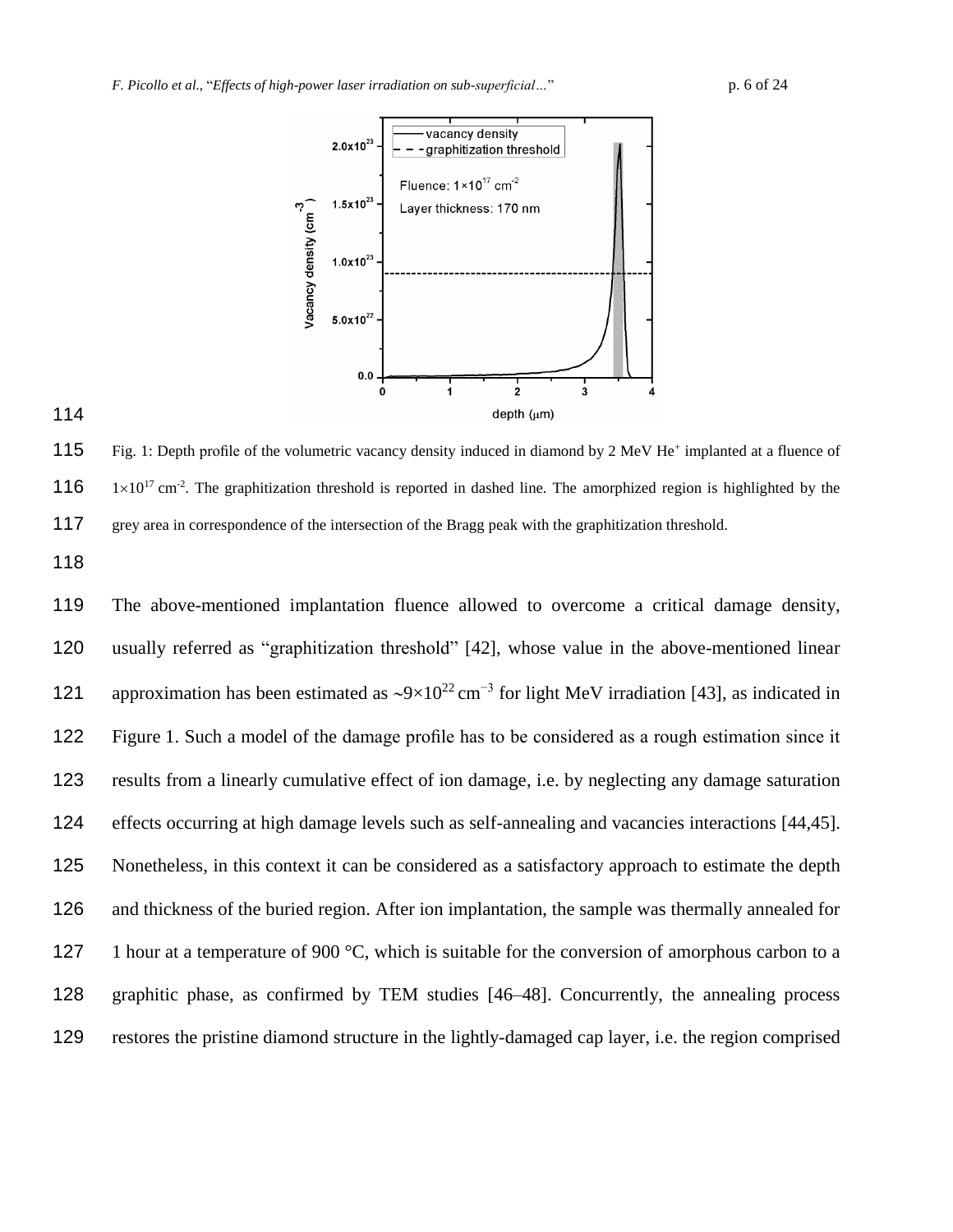between the surface and the buried graphitic layer [49,50]. The process was carried out in 131 vacuum ( $p \approx 10^{-6}$  mbar) to avoid accidental etching of the diamond surface due to oxidation. The ion-implanted side of the sample was subsequently irradiated with nanosecond-pulsed Nd:YAG laser (EzLaze3 by New Wave) equipped with a Q-switching system. This laser source generates pulses of 4 ns duration with a repetition rate of either 1 Hz or 5 Hz. Two different emission wavelengths can be selected, i.e. 1064 nm and 532 nm, the second one being obtained by means of an angle-tuned KTP crystal. The laser beam is focused onto the sample with a 137 microscope supplied with  $5 \times$ ,  $20 \times$  and  $100 \times$  objective lenses. The co-axial imaging through the microscope offers the opportunity of monitoring the sample processing in real time. Using the  $532 \text{ nm}$  wavelength and the  $100 \times$  objective, the maximum emission power is 150 Kw and the 140 minimum size of the spot is  $5\times 5 \mu m^2$ , thus resulting in a maximum power density of  $\sim$  22 GW cm<sup>-2</sup>.

142 A Quanta 3D™ dual-beam system by FEI available at the "NanoFacility Piemonte" laboratories 143 of the INRiM Institute was employed to cross-section the sample by  $30 \text{ keV} \text{Ga}^+$ 144 focused-ion-beam (FIB) milling and to estimate the thickness of the graphitic layer before and 145 after the laser irradiation by SEM imaging.

146 The selective electrochemical etching of the graphite was performed with the purpose of 147 enhancing the topographical contrast in the SEM imaging of the buried layers. This process was 148 performed by immerging the sample in a water solution of  $H_3BO_3$  (4×10<sup>-3</sup> mol 1<sup>-1</sup> concentration) 149 for 1 hour applying a DC voltage of 150–200 V through a couple of platinum electrodes placed 150 in close proximity of the sample [51].

151 The TEM imaging was performed at the Microscopy laboratories of the Bio21 Institute 152 (University of Melbourne) for a detailed study of the thickness and the structure of the graphitic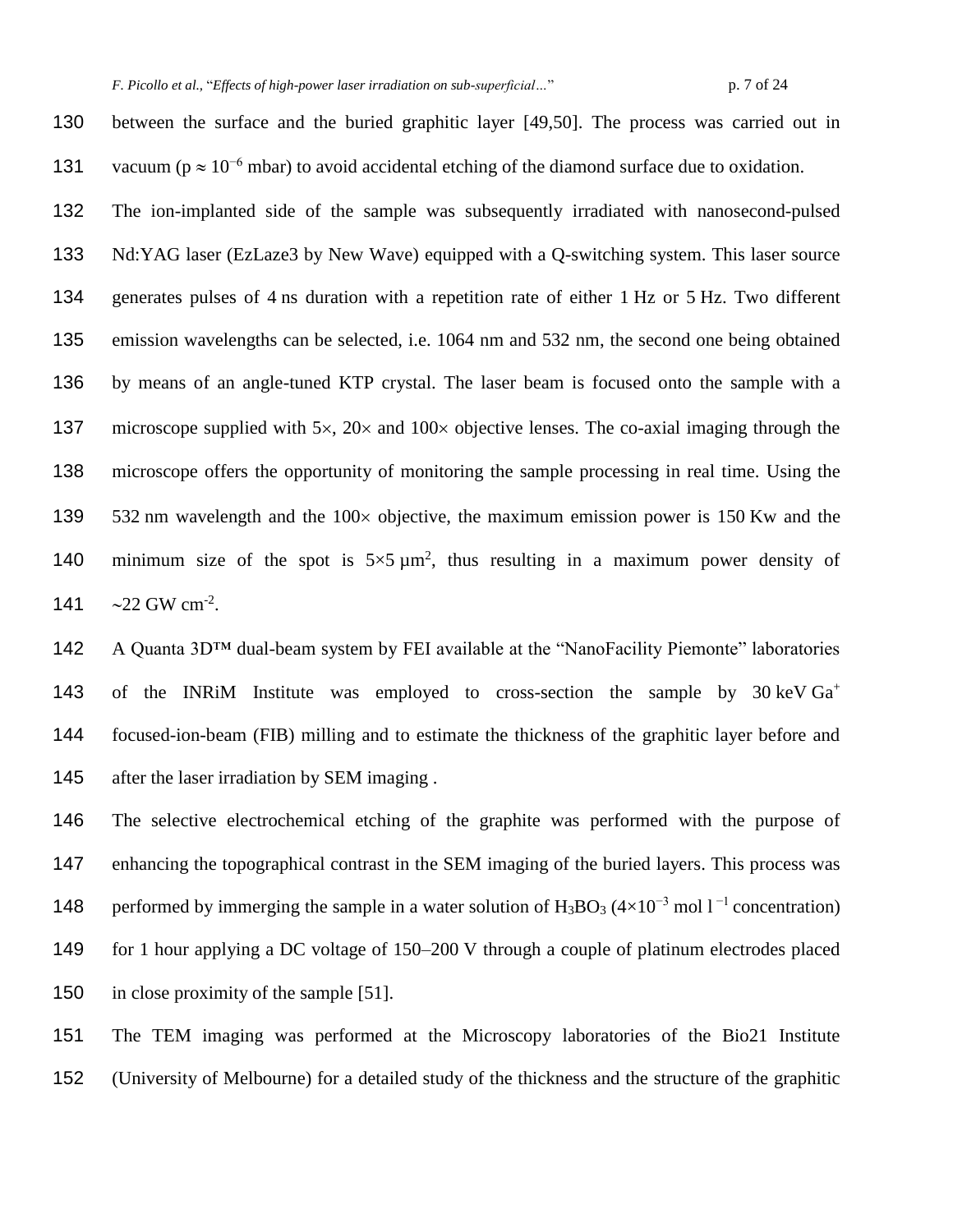*F. Picollo et al.,* "*Effects of high-power laser irradiation on sub-superficial…*" p. 8 of 24

 layers before and after laser annealing. To this scope, a Tecnai TF20 electron microscope operated at 200 keV was employed. Cross-sectional TEM samples with thickness ~100 nm were prepared in [110] and [100] orientations using a standard FIB lift-off technique. Selected area 156 diffraction (SAD) patterns were collected with smallest aperture (diameter  $\sim$ 180 nm in the specimen plane). Nano-beam diffraction patterns were collected in nano-beam scanning TEM 158 (STEM) mode with beam size  $\sim$ 10 nm. Electron energy loss spectroscopy (EELS) was conducted by employing a Gatan Enfina energy filter.

## **3. Results and discussion**

 FIB milling was employed to allow the cross-sectional SEM imaging of the ion-implanted and subsequently annealed regions, as shown in Fig. 2a. The presence of the graphitic layer embedded in the diamond matrix can be recognized in the dark grey horizontal strip, although the low contrast in the secondary emission yield between graphite and diamond does not allow performing an accurate measure of its thickness.

 Selective etching of the graphite was therefore performed in order to improve imaging contrast and facilitate the measurement of the thickness of the sub-superficial layer. Fig. 2b shows a SEM micrograph of the same region of the sample reported in Fig. 2a, after selective chemical etching of the graphite layer. The previously graphitized region now corresponds to a gap within the material, thus allowing a better visibility of its thickness and depth.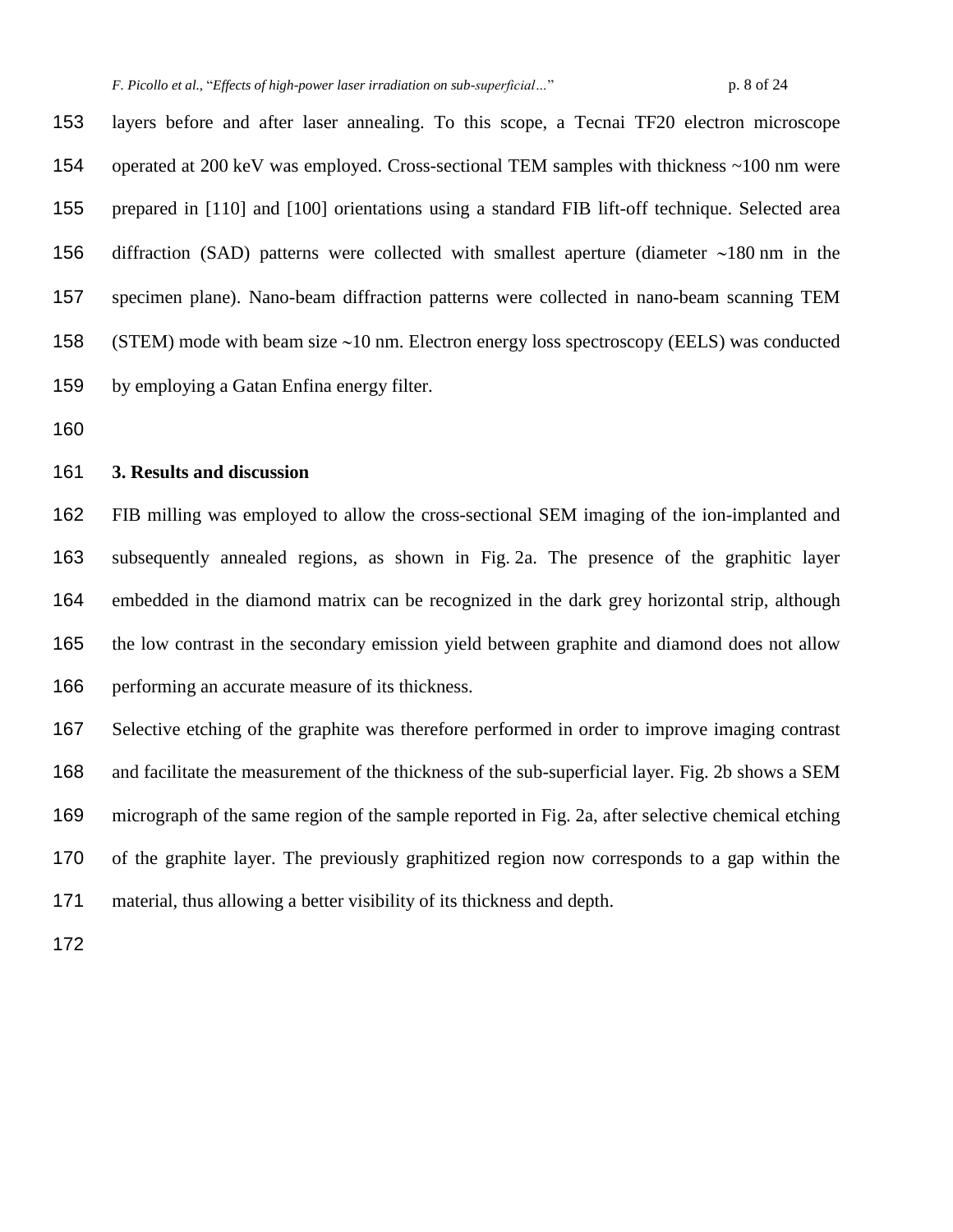*F. Picollo et al.,* "*Effects of high-power laser irradiation on sub-superficial…*" p. 9 of 24





 Fig. 2: Cross-sectional SEM micrographs of the sub-superficial graphitic layer in ion-implanted and annealed 175 diamond a) before and b) after the selective etching process. A better definition of the geometrical parameters of the 176 buried structure is clearly obtained after its selective removal by means of the etching process.

178 The thickness of the buried layer evaluated from Fig. 2a is  $(200 \pm 40)$  nm, while it was estimated 179 (140  $\pm$  20) nm from Fig. 2b. This discrepancy is due to the relaxation of the upper cap layer, as it will be more extensively discussed in the following.

 A more detailed structural characterization of the investigated regions was performed by means of cross-sectional TEM microscopy and EELS spectroscopy. A bright-field TEM micrograph and the corresponding Selected Area Diffraction (SAD) pattern of the implanted layer after thermal annealing are shown in Figs. 3a and 3b, respectively. The implanted layer is clearly 185 visible due to the higher contrast and its width was estimated as  $(130 \pm 3)$  nm. As shown in Fig. 3b, the diffraction pattern is characterized by well-defined spots arising from the diffraction of the bulk diamond, as well as arcs along the {220} reflections from the graphitic C-planes of the implanted layer. As shown in Fig. 3c, the corresponding EELS spectrum from the buried 189 graphitic layer of the same region has a prominent feature at  $\sim$ 285 Ev, which is characteristic of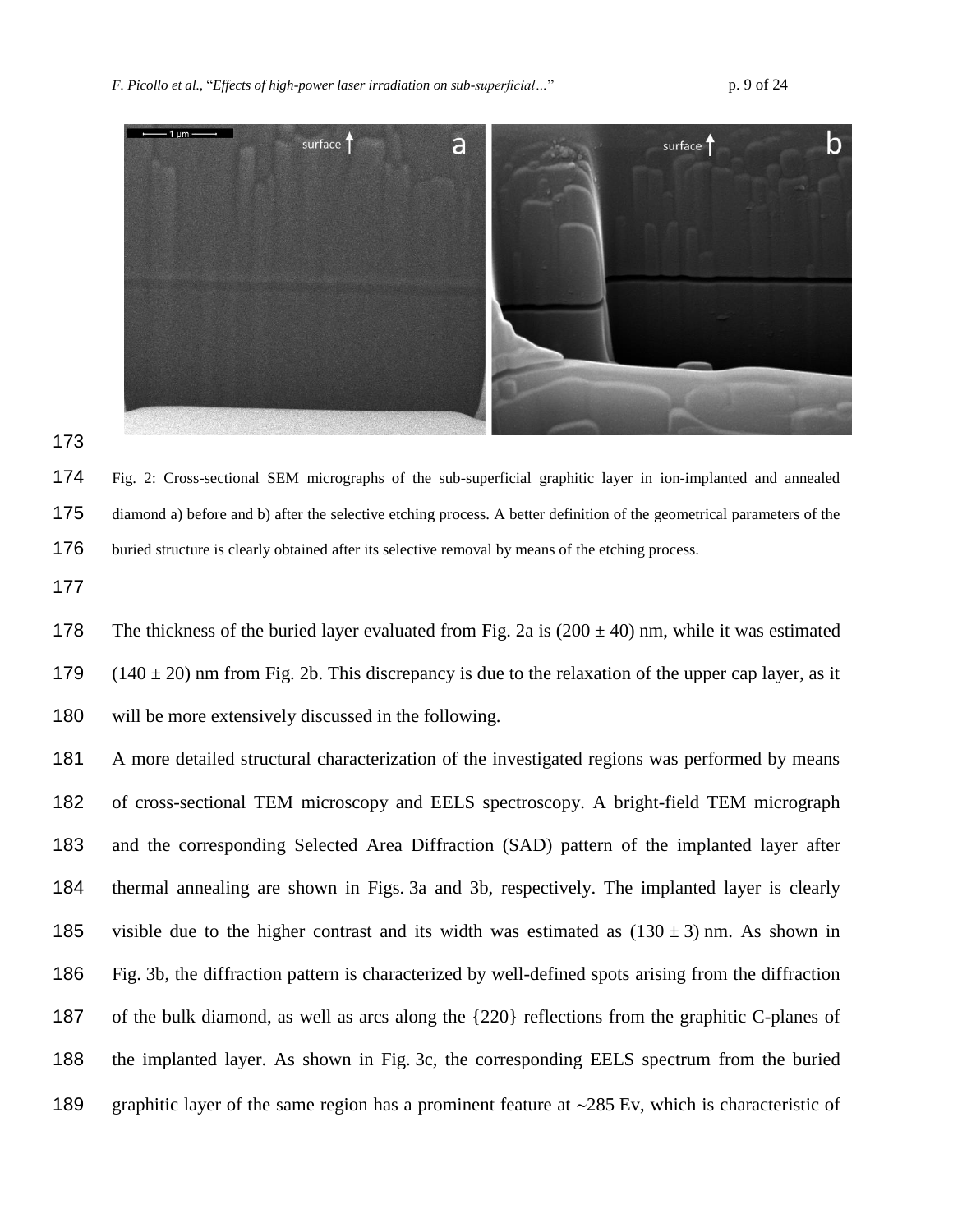- $190 \text{ s}$  sp<sup>2</sup> bonding. Therefore, TEM diffraction pattern combined with EELS confirm the conversion of
- 191 the implanted layer into a nanocrystalline graphitic phase with predominant orientation of
- 192 C-planes normal to the diamond surface.



193

194 Fig. 3: a) Bright-field TEM cross-section micrograph of the sub-superficial graphitic layer in diamond before laser 195 irradiation (the sample surface is located towards the top of the picture). The thickness of the ion-implanted and 196 subsequently annealed structure is highlighted, corresponding to (130  $\pm$  3) nm. B) SAD pattern taken from the same 197 area, showing well defined spots and arcs respectively from the diamond and graphitic regions. C) EELS spectrum 198 of the carbon K-edge taken from the implanted layer; the characteristic feature at 285 eV is indicated by the arrow.

200 Multiple-pulse laser irradiation at  $\lambda = 532$  nm wavelength of the ion-implanted and subsequently 201 annealed diamond sample was carried out at two different powers densities (namely, 202 0.41 GW cm<sup>-2</sup> and 0.45 GW cm<sup>-2</sup>) over an area of  $26 \times 26$   $\mu$ m<sup>2</sup>.

 Cross-sectional bright- and dark-field TEM micrographs of an area irradiated with 50 laser 204 pulses at a power density of 0.41 GW cm<sup>-2</sup> are reported in Figs. 4a and 4b, respectively, and show a complex multi-layer structure within the buried layer. The laser-induced graphitic layer, formed in the region located directly above the ion-implanted layer, results in an overall 207 thickness of  $(690 \pm 15)$  nm. At the bottom of Fig. 4b (i.e. towards the bulk of the sample), the nanocrystalline graphite layer due to ion implantation is clearly distinguishable, exhibiting the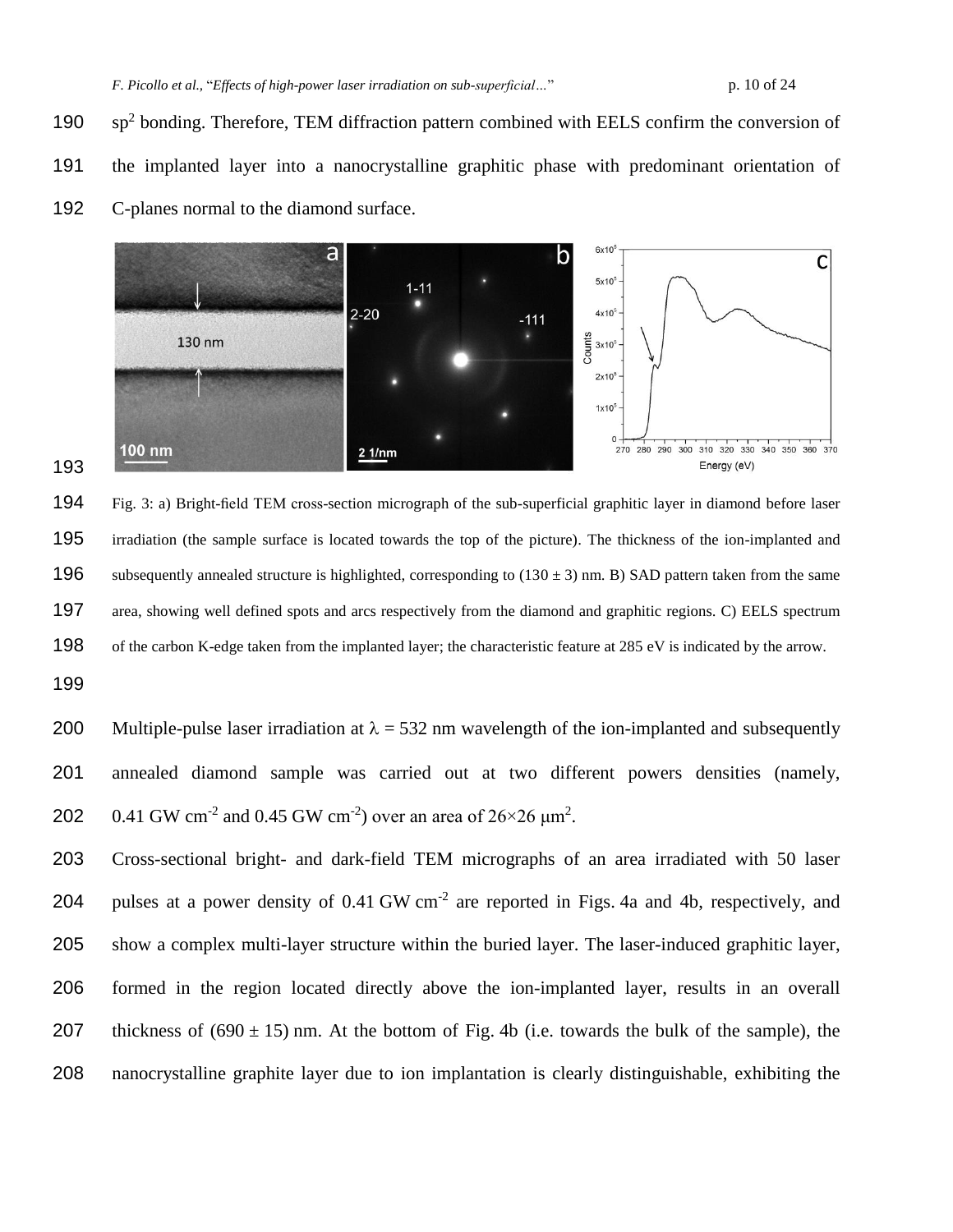- same thickness measured before the laser irradiation (see Fig. 2) and no appreciable differences
- in its structure.



212 Fig. 4: a) Bright- and b) dark-field TEM cross section micrographs of a laser irradiated ( $\lambda = 532$  nm, power density: 213 0.41 GW cm<sup>-2</sup>, 50 pulses) nanocrystalline graphitic sub-superficial layer obtained after annealing at 900 °C of an implanted diamond region. The layer thickens towards the sample surface (i.e. towards the top of the figure), with a 215 complex structuring of the modified region consisting in amorphous-carbon and nanocrystalline-graphite layers. The numbered red dots in b) highlight the regions from which the diffraction patterns reported in c-h) were acquired.

 The laser-induced phase transition is driven by thermal effects that originate as a consequence of the strong absorption of the laser radiation by the implanted graphitic layer. Since the laser beam irradiates the side of the nanocrystalline graphitic layer facing the sample surface, the induced heating of the material is mainly localized within the "cap layer" comprised between the layer itself and the sample surface rather than towards the bulk, and therefore graphitization mainly occurs in such direction. An estimate of the temperature rise in the cap layer can be obtained from the pressure-temperature phase diagram of elemental carbon [52], with a similar approach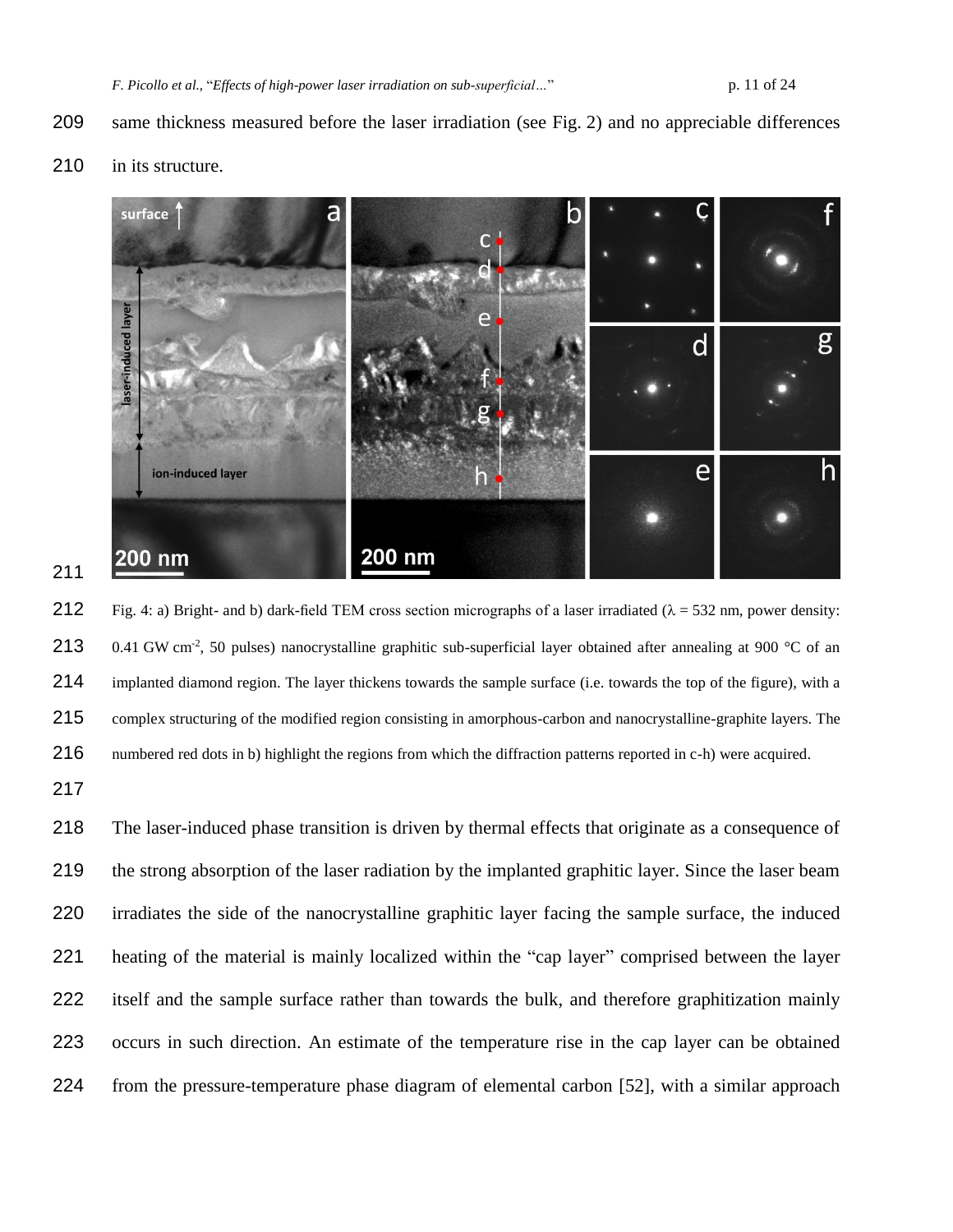*F. Picollo et al.,* "*Effects of high-power laser irradiation on sub-superficial…*" p. 12 of 24

 to what is reported in [2]. Finite element simulation studies from diamond samples implanted under the same experimental conditions [53] indicate that the regions surrounding the buried graphitic layer experience pressures of 8–10 GPa due to its constrained volume expansion. Furthermore, the experimental evidence indicates that the temperature rise is high enough to drive the graphitization process within the corresponding stable portion of the phase diagram, without incurring in its liquefaction. The laser-induced local temperature rise is therefore 231 estimated between 2500 °C and 4500 °C. Such a significant heating is expected to rapidly dissipate due to the high thermal conductivity of diamond.

 Nano-beam diffraction patterns were taken in scanning TEM mode along the line shown in Fig. 4b, which is crossing perpendicularly the graphitic layer at 10 nm steps. A selection of the obtained diffraction patterns are shown in Figs. 4c-h. The peculiar structure of the laser-induced layer is characterized by the presence of an amorphous carbon phase (diffraction pattern in Fig. 4e) comprised between two polycrystalline graphitic phases (diffraction patterns in Figs. 4d and 4f), as clearly visible in the dark-field micrograph of Fig. 4b. The dark field micrograph was constructed by selecting the graphitic arcs in the diffraction pattern, and therefore the graphitic crystals appear as bright spots in it. These spots have <5 nm sizes in implanted layer and much larger dimensions in the laser-induced layer. The observed multi-layer structure is somewhat surprising and can be qualitatively attributed to a complex combination of thermal gradient and stress effects occurring in the diamond during the pulsed laser irradiation [54].

 A SEM micrograph of the same laser-irradiated region is reported in Fig. 5a, from which a layer 245 thickness of  $(700 \pm 70)$  nm can be estimated, compatibly (although with lower accuracy) with what obtained from TEM imaging. The amorphous areas are visible inside the graphitic layer, as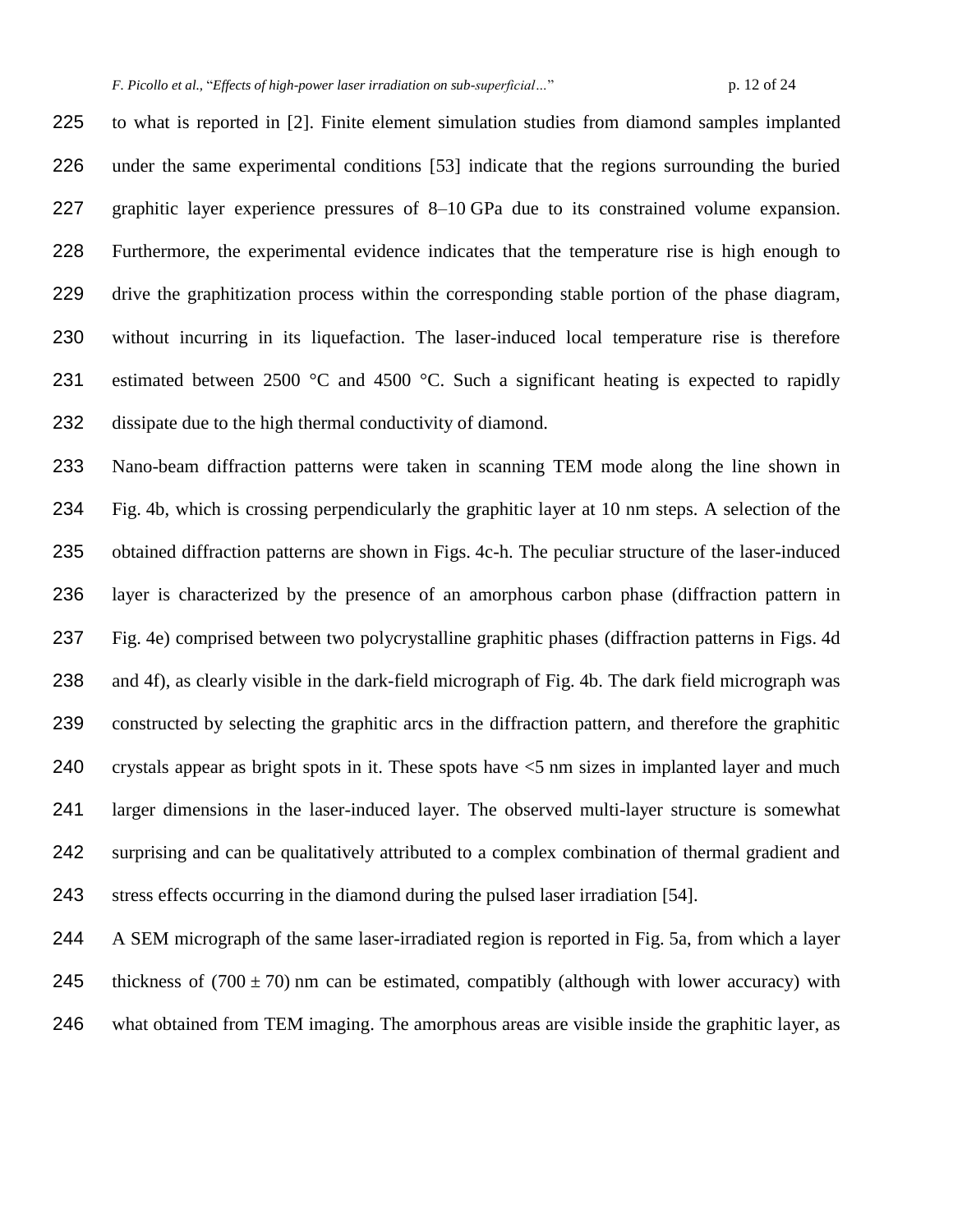*F. Picollo et al.,* "*Effects of high-power laser irradiation on sub-superficial…*" p. 13 of 24

 well as some voids. These voids were probably filled with re-deposited material during TEM sample preparation and are therefore not visible in TEM images reported in Figs. 4a and 4b. Following the same procedure adopted for the sample after implantation and annealing (see Fig. 2), a selective electrochemical etching was carried out and the resulting structure is shown in the TEM micrograph reported in Fig. 5b. The removal of the graphitic layer is evident in both micrographs. Also, re-deposited material is visible on both surfaces of the gap, as commonly observed in FIB milling. As shown in Fig. 5b, after laser irradiation and chemical etching the buried layer was not entirely removed, but rather only the ion-induced nanocrystalline graphite layer was etched, as confirmed by the comparison of the thicknesses of the regions reported in Figs. 4a and 5b. This is a surprising result, since the polycrystalline graphitic phase formed during laser irradiation is expected to be effectively etched by the electrochemical attack.

258 A thermal treatment at 900  $\degree$ C for 2 hours was therefore performed on the same sample after laser irradiation, with the purpose of inducing the graphitization of residual amorphous/distorted material in the un-etched region. Afterwards, the sample was exposed to the same etching process. As shown in Fig. 5c, the width of the etched layer in the laser-irradiated and annealed 262 sample increased up to  $(420 \pm 20)$  nm, indicating a full removal of the laser-irradiated layer. As already reported for the sample before laser irradiation, a discrepancy between the thickness values of the laser-induced layer and the remaining gap is observed (see Figs. 5a and 5c). As mentioned before, this effect can be explained by considering that a relaxation of the diamond cap layer takes place after the removal of the graphitic layer. Since the graphite is characterized by a significantly lower atomic density with respect to diamond, a volume expansion takes place upon the graphitization process [55,56], thus deforming the upper diamond cap layer comprised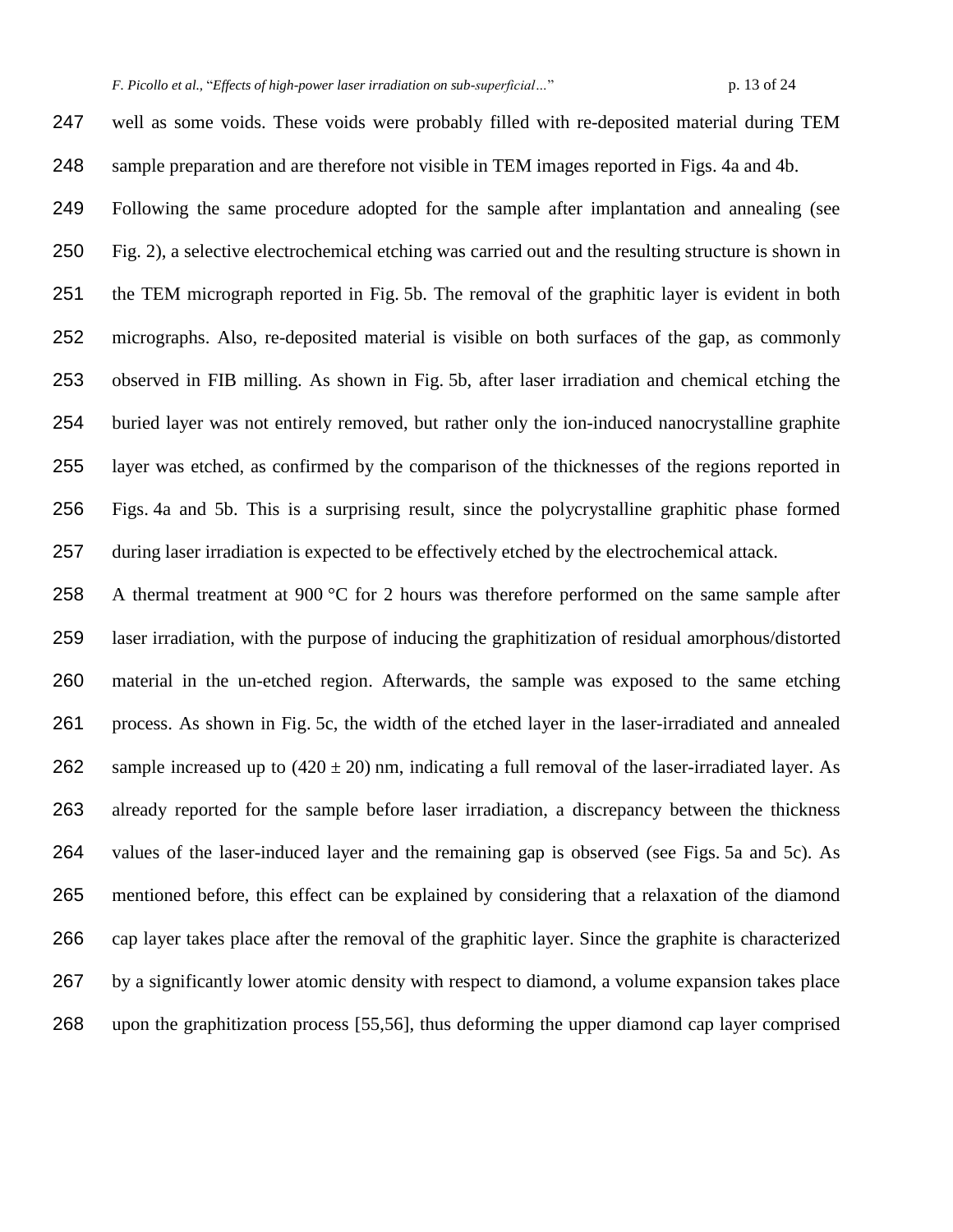- between the graphitic layer and the sample surface. Once the graphite is removed, the cap layer
- undergoes a structural relaxation which induces the thinning of the etched region.



272 Fig. 5: a) Cross sectional SEM micrograph of the buried damaged layer after laser irradiation ( $\lambda = 532$  nm, power 273 density: 0.41 GW cm<sup>-2</sup>, 50 pulses). b) Cross-sectional TEM micrograph of the same layer reported in a) after electrochemical etching; together with the characteristic re-deposited material present in the gap, un-etched laser-induced layers are recognizable around the gap. c) Cross-sectional SEM micrograph of the same layer reported 276 in a) after a further 900 °C annealing step and electrochemical etching; no un-etched layers are visible.

 Even more surprisingly, after the first etching process (i.e. before the second annealing step) highly oriented graphitic clusters were found in correspondence of the partially un-etched diamond/graphite interface which was closest to the sample surface, as shown in Fig. 5b.

 Fig. 6a reports a high-resolution TEM micrograph of one of these clusters. The presence of graphite C-planes is clearly visible in the corresponding diffraction pattern reported in Fig. 6c, indicating the highly oriented structure of these graphitic clusters.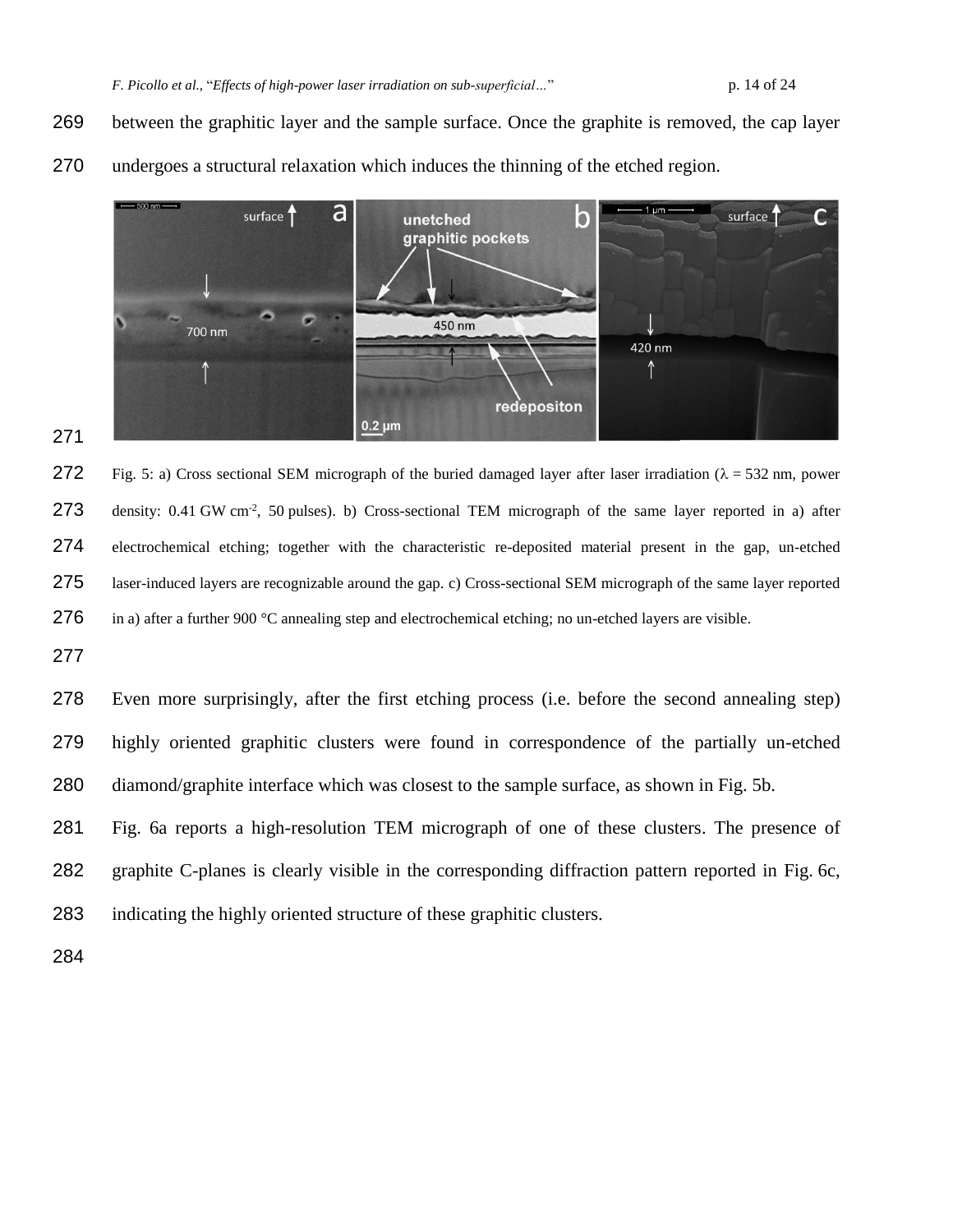*F. Picollo et al.,* "*Effects of high-power laser irradiation on sub-superficial…*" p. 15 of 24



 Fig. 6. a) High resolution TEM micrograph of one of the highly oriented graphitic clusters remaining near the 287 diamond interface after the chemical etching of the laser-irradiated sample. The corresponding diffraction patterns 288 from diamond (spot "1") and graphite (spot "2") are reported in b) and c), respectively.

 The results reported so far refer to regions of the sample which were exposed to 50 laser pulses and subsequently subjected to different annealing and/or etching processes. A systematic investigation of the laser-induced graphitization was also carried out as a function of the laser irradiation parameters (power, number of pulses). As previously reported, the implanted and subsequently annealed sample was irradiated with 532 nm laser pulses and power densities of 295 0.41 GW cm<sup>-2</sup> and 0.45 GW cm<sup>-2</sup> over different  $26\times26 \mu m^2$  areas. Following these laser 296 irradiations, the sample was annealed at 900  $\degree$ C for 2 hours with the purpose of inducing a full graphitization in the irradiated areas, consistently with the above-mentioned results. Also in this case, cross-sectional SEM imaging of the irradiated regions was systematically performed to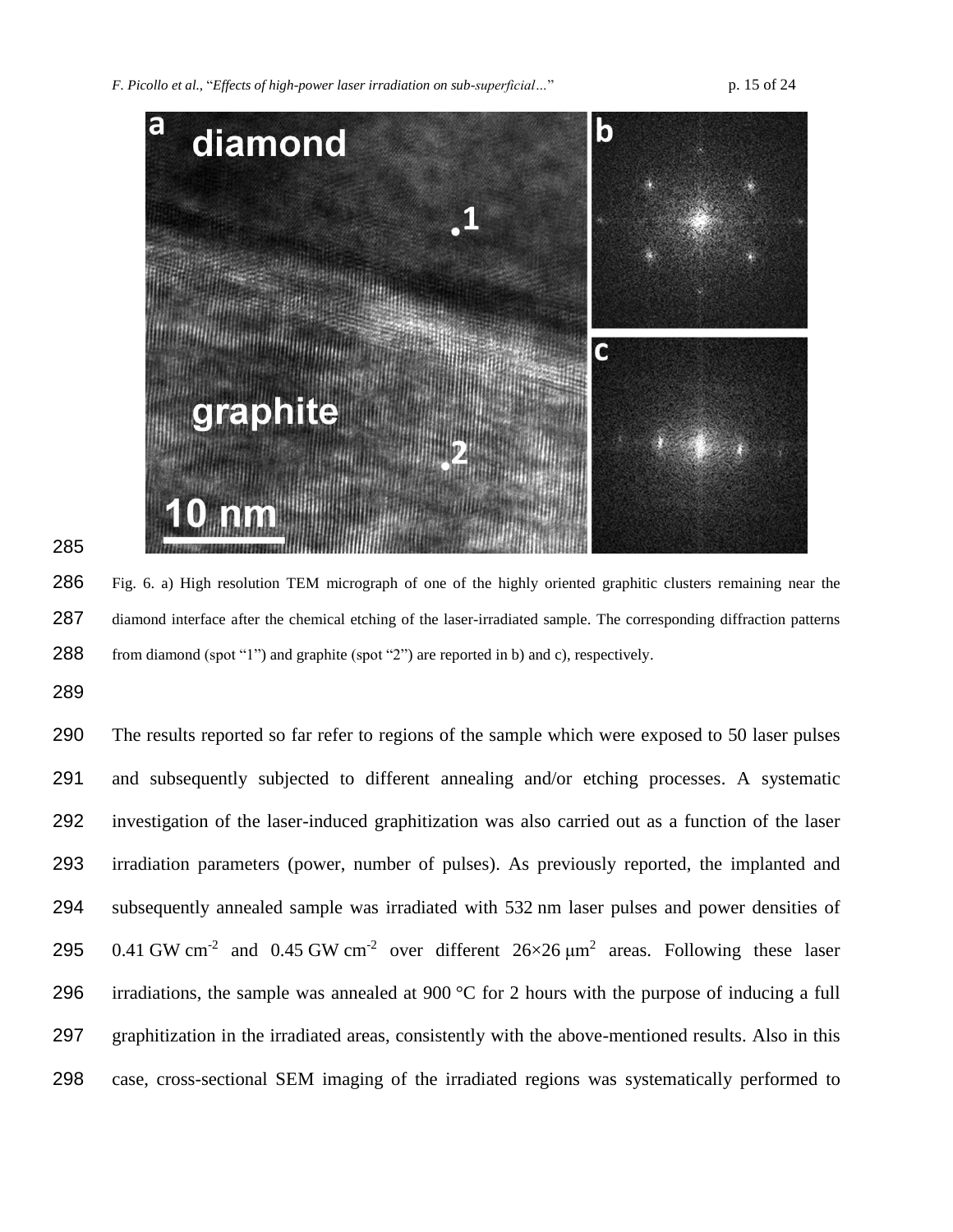evaluate the thickening in regions processed with different laser irradiation conditions, and the layer thicknesses were measured before and after the etching process.

 Fig. 7 summarizes the results obtained for the two different power densities for a number of laser pulses ranging between 1 and 300. It is evident that the thickness of the graphitic sub-superficial layer obtained after laser irradiation and thermal annealing increases at increasing numbers of laser pulses, up to more than 6 times its initial value. The trends reported in Fig. 7 clearly indicate a strong sub-linear dependence of the layer thickness from the number of laser pulses. It is also evident that the power density has a direct influence on the thickening process, with the larger power density determining a more pronounced thickening for the same number of laser 308 pulses. A maximum total thickness of  $\sim$ 1.25  $\mu$ m was achieved, with the process being limited by the large mechanical stresses that build up in the diamond cap layer which ultimately cause local mechanical fractures. For this reason, power densities and number of pulses larger than the ones shown in Fig. 7 could not be tested without incurring in structural damage effects. Consistently with what was previously observed, for all of the structures the second annealing step resulted in a complete removal of the buried graphitic layers upon electrochemical etching. It is also worth stressing that, as explained above, the thickness of the gaps obtained after selective electrochemical etching is systematically smaller than the thickness of the laser-induced graphitic layers, as shown in Fig 7.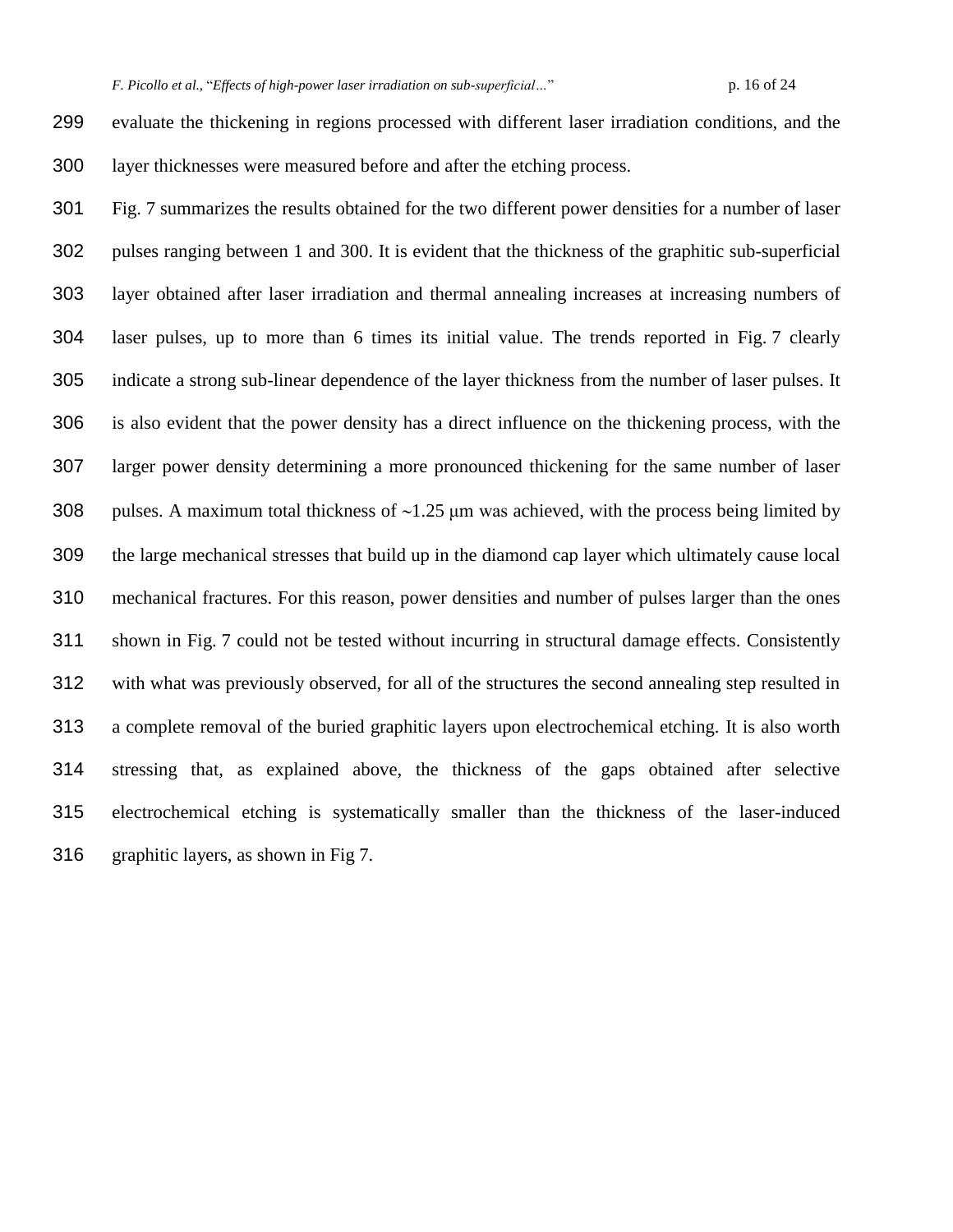

318 Fig. 7: Plot of the measured thickness of the sub-superficial graphitic layers versus the number of  $\lambda = 532$  nm laser 319 pulses for two different power densities, i.e. a)  $P = 0.41$  GW cm<sup>-2</sup> and b)  $P = 0.45$  GW cm<sup>-2</sup>. The thickness measurements are reported both before (circular dots) and after (square dots) the selective etching process. Likewise, the horizontal lines indicate the thicknesses of the pristine ion-induced layer, both before (continuous line) and after (dashed line) the selective etching process.

#### **4. Conclusions**

325 We reported on the effect of ns-pulsed  $\lambda = 532$  nm laser irradiation on the thickening of sub-superficial graphitic layers in diamond obtained by means of 2 MeV He<sup>+</sup> ion implantation and subsequent high-temperature annealing. Cross-sectional TEM and EELS measurements elucidated the complex structuring of the processed regions into amorphous and nanocrystalline graphitic multi-layers. The complete conversion of the laser-induced layers to an etchable graphitic phase was obtained only upon thermal annealing at 900 °C, while a highly-oriented phase was found in the residual graphitic pockets after selective etching of the non-annealed samples. A systematic SEM investigation of the thickening of the graphitic region was carried out as a function of the laser irradiation parameters (power density, number of pulses). An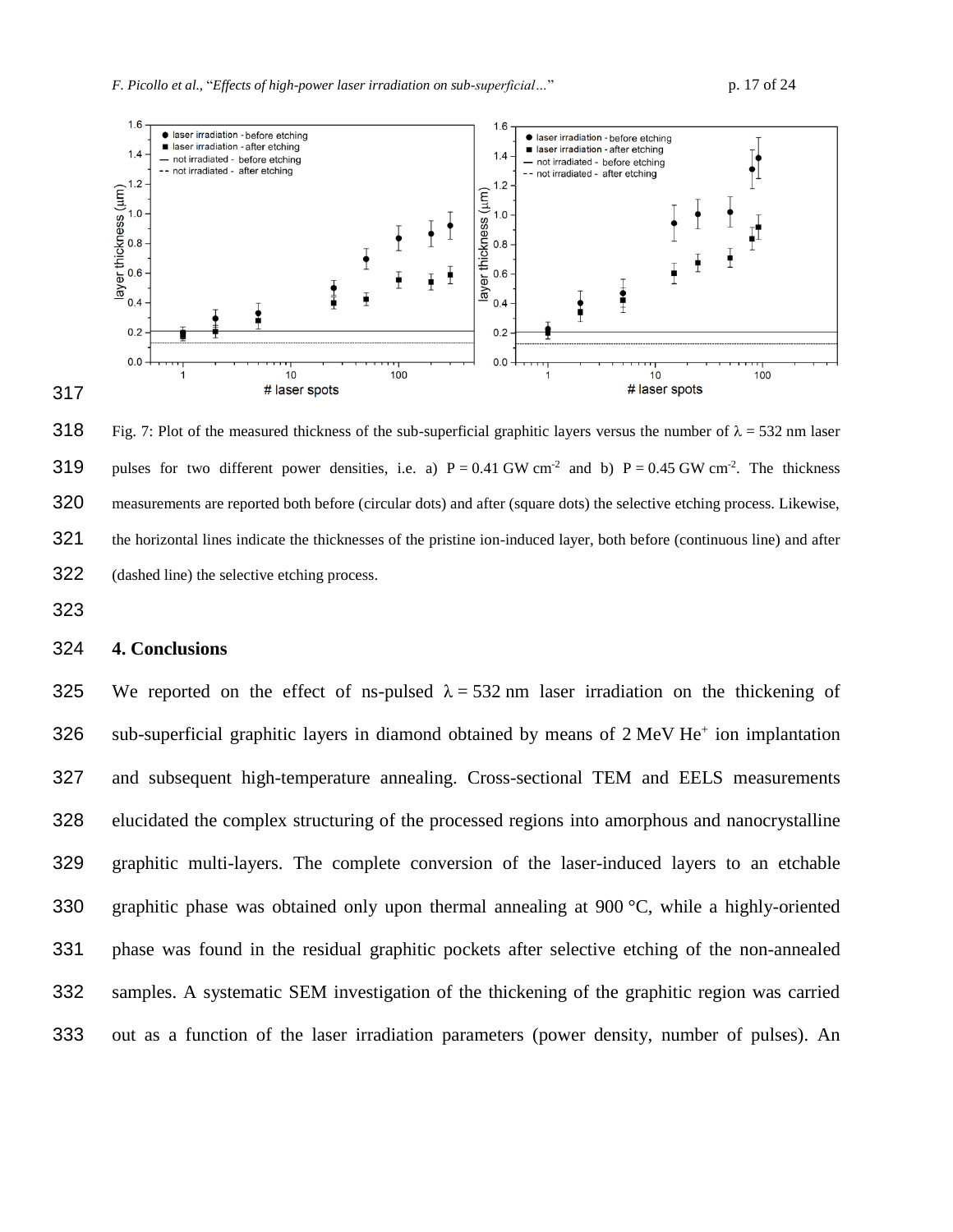increase up to 650% of the initial layer thickness was reached without incurring into critical mechanical failures due to induced mechanical stresses.

 By allowing a fine tuning of geometrical and structural properties of graphitic layers formed by ion irradiation, laser-induced graphitization offers interesting opportunities for a new level of control in the fabrication of buried graphitic structures in diamond, with appealing applications in different fields in which MeV ion beam lithography and laser graphitization were successfully employed [26,31–36,38,39]

## **Acknowledgments**

 The authors wish to thank Genny Giaccardi for the kind support during laser processing. This work is supported by the following projects: "DiNaMo" (young researcher grant, project n° 157660) by National Institute of Nuclear Physics (I); FIRB "Futuro in Ricerca 2010" (CUP code: D11J11000450001) funded by MIUR and "A.Di.N-Tech." (CUP code: D15E13000130003), "Linea 1A - ORTO11RRT5" projects funded by the University of Torino and "Compagnia di San Paolo". Nanofacility Piemonte is laboratory supported by the "Compagnia di San Paolo" foundation.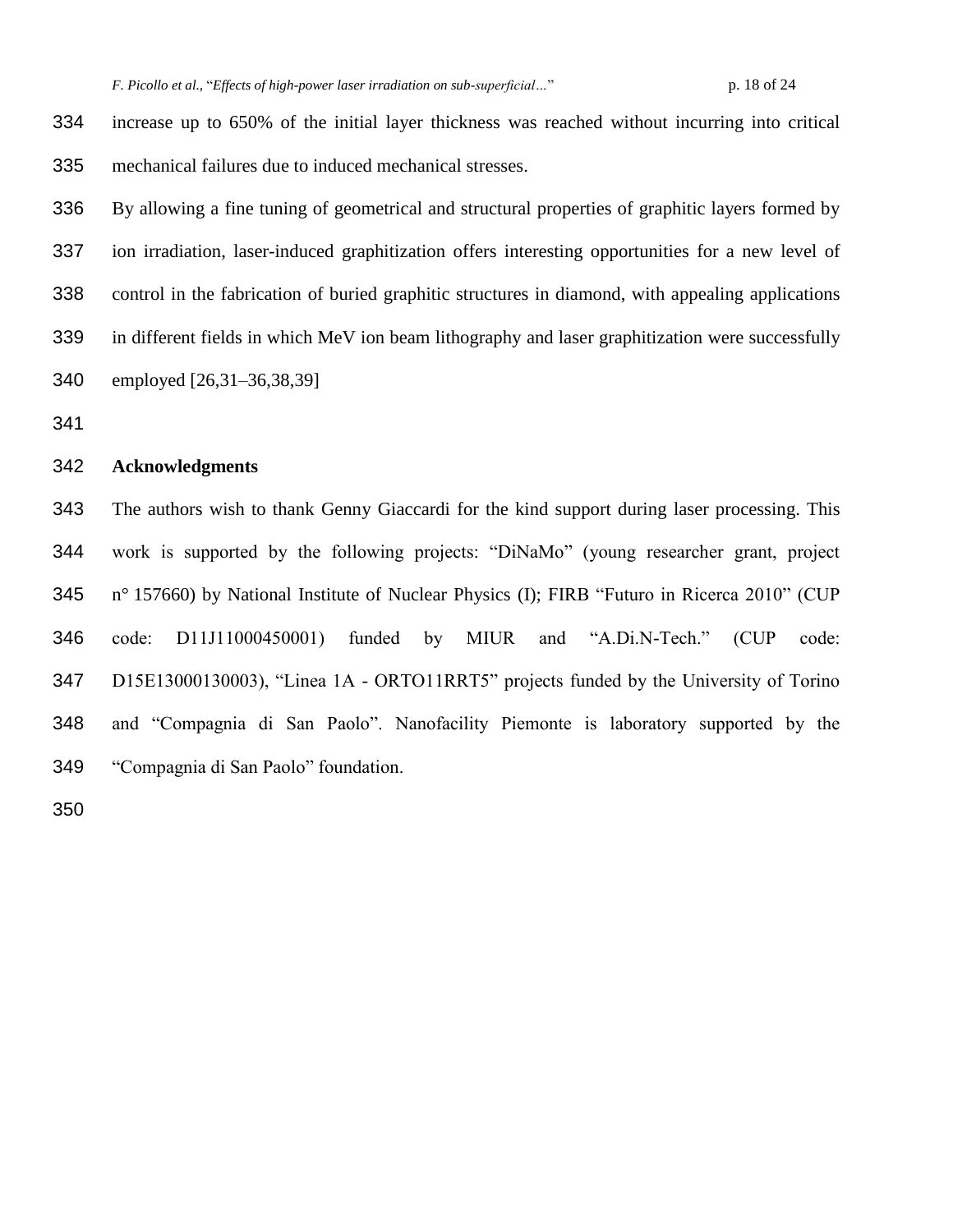| 351                             |                   | <b>References</b>                                                                                                                                                                                                                                                                           |
|---------------------------------|-------------------|---------------------------------------------------------------------------------------------------------------------------------------------------------------------------------------------------------------------------------------------------------------------------------------------|
| 352                             |                   |                                                                                                                                                                                                                                                                                             |
| 353<br>354<br>355               | $\lceil 1 \rceil$ | R.J. Nemanich, J. a. Carlisle, A. Hirata, K. Haenen, CVD diamond—Research,<br>applications, and challenges, MRS Bull. 39 (2014) 490–494. doi:10.1557/mrs.2014.97.                                                                                                                           |
| 356<br>357<br>358<br>359        | $[2]$             | S. Prawer, D.N. Jamieson, R. Kalish, Investigation of carbon near the graphite-diamond-<br>liquid<br>triple<br>point,<br>Rev.<br>Lett.<br>69<br>(1992)<br>2991-2994.<br>Phys.<br>doi:10.1103/PhysRevLett.69.2991.                                                                           |
| 360<br>361<br>362               | $[3]$             | S. Prawer, Ion implantation of diamond and diamond films, Diam. Relat. Mater. 4 (1995)<br>862-872. doi:10.1016/0925-9635(94)05263-8.                                                                                                                                                        |
| 363<br>364<br>365<br>366        | $[4]$             | R. Kalish, a. Reznik, K.W. Nugent, S. Prawer, The nature of damage in ion-implanted<br>and annealed diamond, Nucl. Instruments Methods Phys. Res. Sect. B Beam Interact. with<br>Mater. Atoms. 148 (1999) 626-633. doi:10.1016/S0168-583X(98)00857-X.                                       |
| 367<br>368<br>369<br>370        | $\lceil 5 \rceil$ | R. Kalish, S. Prawer, Graphitization of diamond by ion impact: Fundamentals and<br>applications, Nucl. Instruments Methods Phys. Res. Sect. B Beam Interact. with Mater.<br>Atoms. 106 (1995) 492-499. doi:10.1016/0168-583X(95)00758-X.                                                    |
| 371<br>372<br>373<br>374        | [6]               | A.A. Gippius, R.A. Khmelnitskiy, V.A. Dravin, S.D. Tkachenko, Formation and<br>characterization of graphitized layers in ion-implanted diamond, Diam. Relat. Mater. 8<br>(1999) 1631-1634. doi:10.1016/S0925-9635(99)00047-3.                                                               |
| 375<br>376<br>377<br>378<br>379 | $[7]$             | F. Picollo, P. Olivero, F. Bellotti, Ž. Pastuović, N. Skukan, A. Lo Giudice, et al.,<br>Formation of buried conductive micro-channels in single crystal diamond with MeV C<br>and He implantation, Diam. Relat. Mater. 19 (2010) 466–469.<br>doi:10.1016/j.diamond.2010.01.005.             |
| 380<br>381<br>382<br>383<br>384 | [8]               | F. Picollo, D. Gatto Monticone, P. Olivero, B. a. Fairchild, S. Rubanov, S. Prawer, et al.,<br>Fabrication and electrical characterization of three-dimensional graphitic microchannels in<br>single crystal diamond, New J. Phys. 14 (2012) 053011. doi:10.1088/1367-<br>2630/14/5/053011. |
| 385<br>386<br>387<br>388        | [9]               | V.N. Strekalov, V.I. Konov, V. V. Kononenko, S.M. Pimenov, Early stages of laser<br>graphitization of diamond, Appl. Phys. A Mater. Sci. Process. 76 (2003) 603-607.<br>doi:10.1007/s00339-002-2014-3.                                                                                      |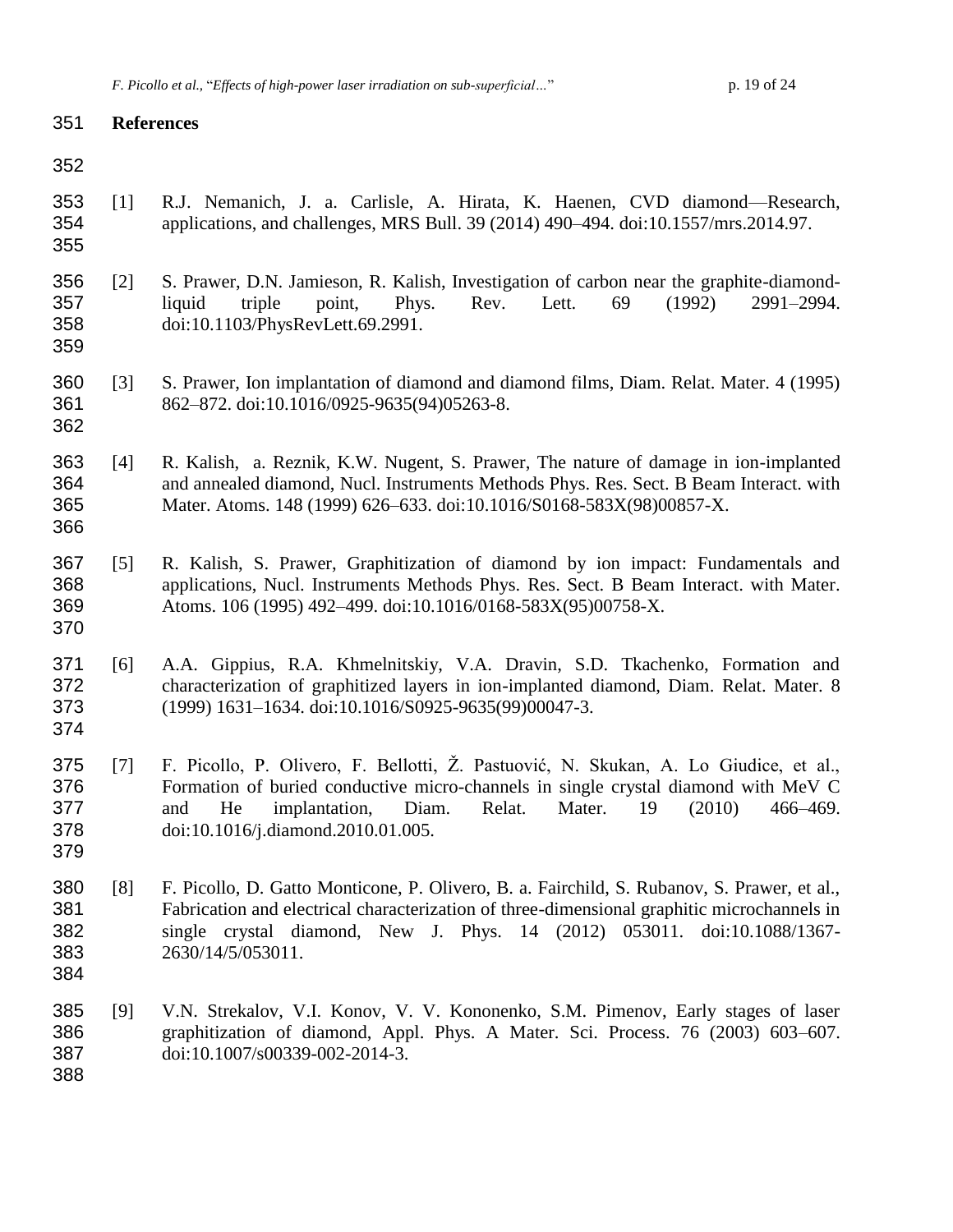- [10] T. V. Kononenko, M.S. Komlenok, V.P. Pashinin, S.M. Pimenov, V.I. Konov, M. Neff, et al., Femtosecond laser microstructuring in the bulk of diamond, Diam. Relat. Mater. 18 (2009) 196–199. doi:10.1016/j.diamond.2008.07.014.
- [11] V.N. Strekalov, Graphitization of diamond stimulated by electron-hole recombination, Appl. Phys. A Mater. Sci. Process. 80 (2005) 1061–1066. doi:10.1007/s00339-003-2362- 7.
- 
- [12] H. Jeschke, M. Garcia, K. Bennemann, Microscopic analysis of the laser-induced femtosecond graphitization of diamond, Phys. Rev. B. 60 (1999) R3701–R3704. doi:10.1103/PhysRevB.60.R3701.
- [13] K.H. Bennemann, Photoinduced phase transitions., J. Phys. Condens. Matter. 23 (2011) 073202. doi:10.1088/0953-8984/23/7/073202.
- 
- [14] M. Rothschild, Excimer-laser etching of diamond and hard carbon films by direct writing and optical projection, J. Vac. Sci. Technol. B Microelectron. Nanom. Struct. 4 (1986) 310. doi:10.1116/1.583320.
- [15] E. Alemanno, a. P. Caricato, G. Chiodini, M. Martino, P.M. Ossi, S. Spagnolo, et al., Excimer laser-induced diamond graphitization for high-energy nuclear applications, Appl. Phys. B Lasers Opt. 113 (2013) 373–378. doi:10.1007/s00340-013-5487-1.
- 
- [16] C.Z. Wang, K.M. Ho, M.D. Shirk, P. a. Molian, Laser-induced graphitization on a diamond (111) surface, Phys. Rev. Lett. 85 (2000) 4092–4095. doi:10.1103/PhysRevLett.85.4092.
- [17] Y. Shimotsuma, Three-dimensional Nanostructuring of Transparent Materials by the Femtosecond Laser Irradiation, J. Laser Micro/Nanoengineering. 1 (2006) 181–184. doi:10.2961/jlmn.2006.03.0006.
- 
- [18] T. V. Kononenko, V.I. Konov, S.M. Pimenov, N.M. Rossukanyi, a. I. Rukovishnikov, V. 421 Romano, Three-dimensional laser writing in diamond bulk, Diam. Relat. Mater. 20 (2011)<br>422 264–268. doi:10.1016/j.diamond.2010.12.013. 264–268. doi:10.1016/j.diamond.2010.12.013.
- 
- [19] S.M. Pimenov, B. Neuenschwander, B. Jäggi, V. Romano, Effect of crystal orientation on picosecond-laser bulk microstructuring and Raman lasing in diamond, Appl. Phys. A Mater. Sci. Process. 114 (2014) 1309–1319. doi:10.1007/s00339-013-7953-3.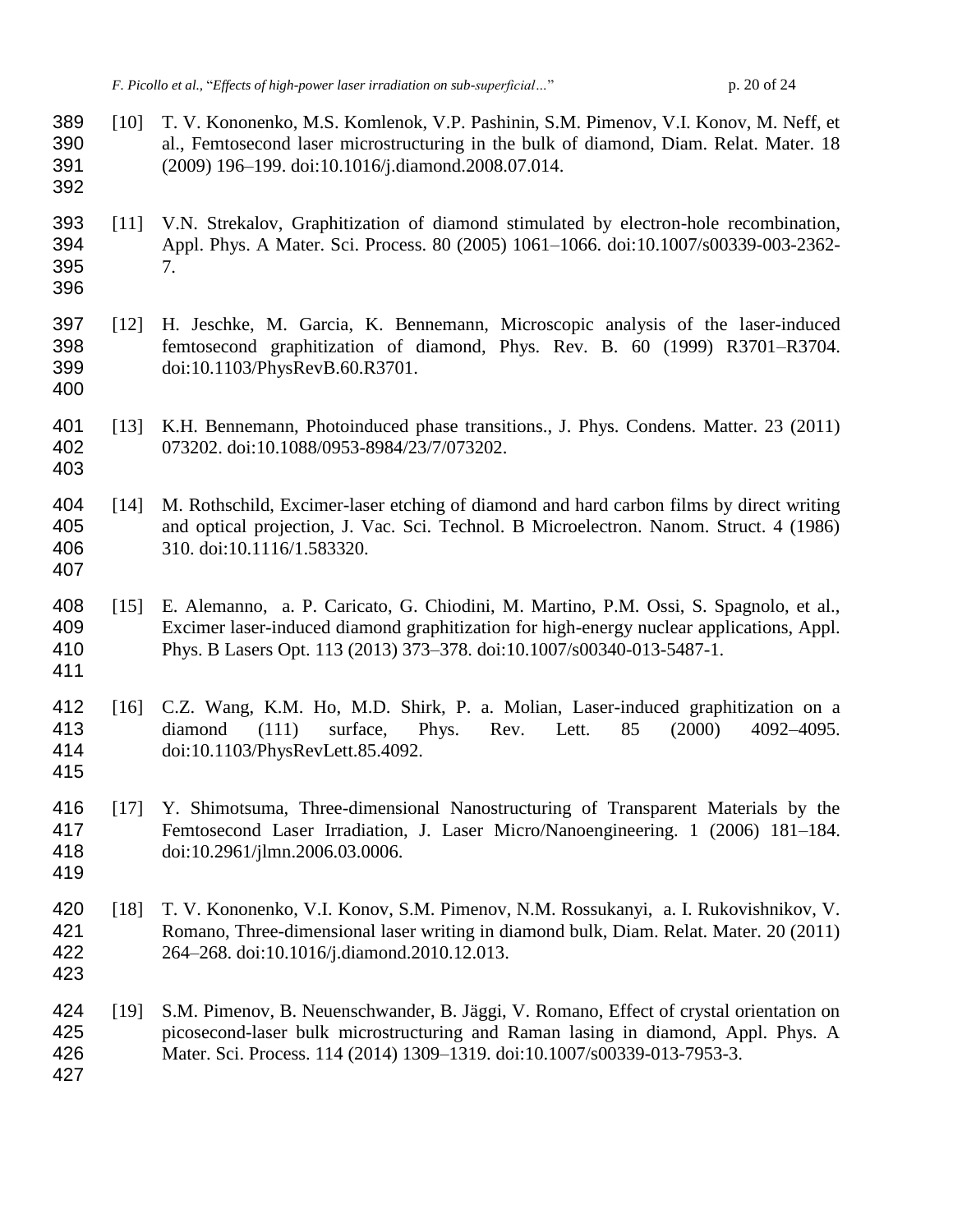*F. Picollo et al.,* "*Effects of high-power laser irradiation on sub-superficial…*" p. 21 of 24

- [20] S.M. Pimenov, I.I. Vlasov, A. a. Khomich, B. Neuenschwander, M. Muralt, V. Romano, Picosecond-laser-induced structural modifications in the bulk of single-crystal diamond, Appl. Phys. A Mater. Sci. Process. 105 (2011) 673–677. doi:10.1007/s00339-011-6645-0.
- [21] R.D. Simmonds, P.S. Salter, A. Jesacher, M.J. Booth, Three dimensional laser microfabrication in diamond using a dual adaptive optics system, Opt. Express. 19 (2011) 24122. doi:10.1364/OE.19.024122.
- 
- [22] B. Sun, P.S. Salter, M.J. Booth, High conductivity micro-wires in diamond following arbitrary paths, Appl. Phys. Lett. 105 (2014) 231105. doi:10.1063/1.4902998.
- 
- [23] S. Lagomarsino, M. Bellini, C. Corsi, F. Gorelli, G. Parrini, M. Santoro, et al., Three- dimensional diamond detectors: Charge collection efficiency of graphitic electrodes, Appl. Phys. Lett. 103 (2013) 233507. doi:10.1063/1.4839555.
- 
- [24] M. Pacilli, P. Allegrini, G. Conte, E. Spiriti, V.G. Ralchenko, M. Komlenok, et al., Beta particles sensitivity of an all-carbon detector, Nucl. Instruments Methods Phys. Res. Sect. A Accel. Spectrometers, Detect. Assoc. Equip. 738 (2014) 119–125. doi:10.1016/j.nima.2013.12.022.
- [25] E. Alemanno, M. Martino, a. P. Caricato, M. Corrado, C. Pinto, S. Spagnolo, et al., Laser induced nano-graphite electrical contacts on synthetic polycrystalline CVD diamond for nuclear radiation detection, Diam. Relat. Mater. 38 (2013) 32–35. doi:10.1016/j.diamond.2013.06.006.
- 
- [26] S. Lagomarsino, M. Bellini, C. Corsi, S. Fanetti, F. Gorelli, I. Liontos, et al., Electrical and Raman-imaging characterization of laser-made electrodes for 3D diamond detectors, Diam. Relat. Mater. 43 (2014) 23–28. doi:10.1016/j.diamond.2014.01.002.
- [27] A. Oh, B. Caylar, M. Pomorski, T. Wengler, A novel detector with graphitic electrodes in CVD diamond, Diam. Relat. Mater. 38 (2013) 9–13. doi:10.1016/j.diamond.2013.06.003.
- [28] S. Su, J. Li, G.C.B. Lee, K. Sugden, D. Webb, H. Ye, Femtosecond laser-induced microstructures on diamond for microfluidic sensing device applications, Appl. Phys. Lett. 102 (2013) 231913. doi:10.1063/1.4811170.
- 
- [29] J.F. Ziegler, M.D. Ziegler, J.P. Biersack, SRIM The stopping and range of ions in matter (2010), Nucl. Instruments Methods Phys. Res. Sect. B Beam Interact. with Mater. Atoms. 268 (2010) 1818–1823. doi:10.1016/j.nimb.2010.02.091.
-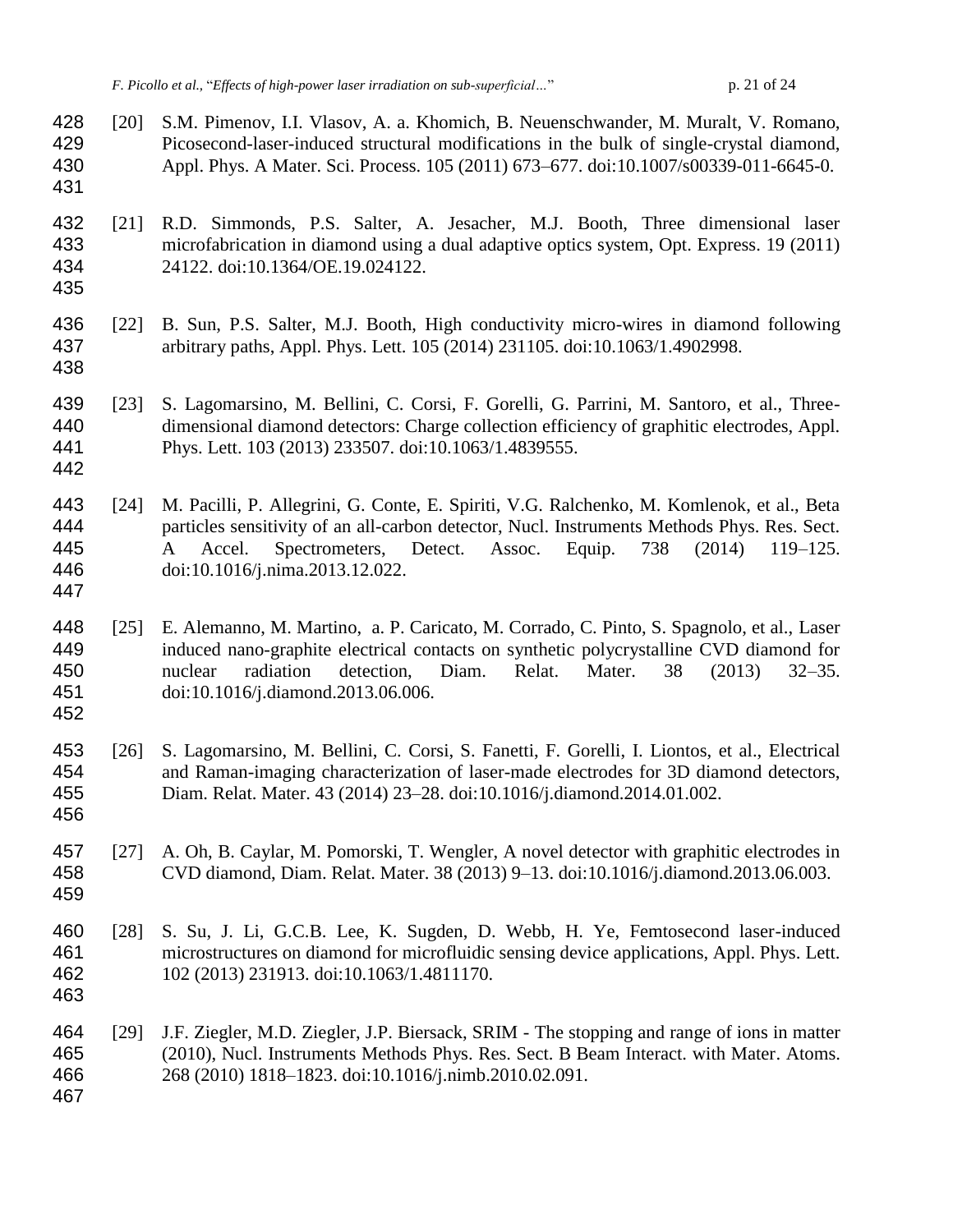- [30] V. V. Kononenko, S.M. Pimenov, T. V. Kononenko, V.I. Konov, P. Fischer, V. Romano, et al., Laser-induced phase transitions in ion-implanted diamond, Diam. Relat. Mater. 12 (2003) 277–282. doi:10.1016/S0925-9635(03)00063-3.
- 
- [31] B. Caylar, M. Pomorski, P. Bergonzo, Laser-processed three dimensional graphitic electrodes for diamond radiation detectors, Appl. Phys. Lett. 103 (2013) 043504. doi:10.1063/1.4816328.
- 

- [32] J. Forneris, V. Grilj, M. Jakšić, a. Lo Giudice, P. Olivero, F. Picollo, et al., IBIC characterization of an ion-beam-micromachined multi-electrode diamond detector, Nucl. Instruments Methods Phys. Res. Sect. B Beam Interact. with Mater. Atoms. 306 (2013) 181–185. doi:10.1016/j.nimb.2012.12.056.
- [33] A.Y. Klokov, A.I. Sharkov, T.I. Galkina, R.A. Khmel'nitskii, V.A. Dravin, A.A. Gippius, A bolometric detector built into the diamond bulk, Tech. Phys. Lett. 27 (2001) 581–582. doi:10.1134/1.1388950.
- [34] A.Y. Klokov, A.I. Sharkov, T.I. Galkina, R.A. Khmelnitsky, V.A. Dravin, V.G. Ralchenko, et al., Fast bolometric sensor built-in into polycrystalline CVD diamond, J. Phys. Conf. Ser. 92 (2007) 012181. doi:10.1088/1742-6596/92/1/012181.
- [35] F. Picollo, S. Gosso, E. Vittone, A. Pasquarelli, E. Carbone, P. Olivero, et al., A new diamond biosensor with integrated graphitic microchannels for detecting quantal exocytic events from chromaffin cells, Adv. Mater. 25 (2013) 4696–4700. doi:10.1002/adma.201300710.
- 

- [36] F. Picollo, A. Battiato, E. Carbone, L. Croin, E. Enrico, J. Forneris, et al., Development and Characterization of a Diamond-Insulated Graphitic Multi Electrode Array Realized with Ion Beam Lithography, Sensors. 15 (2014) 515–528. doi:10.3390/s150100515.
- [37] F. Picollo, a. Battiato, E. Bernardi, L. Boarino, E. Enrico, J. Forneris, et al., Realization of a diamond based high density multi electrode array by means of Deep Ion Beam Lithography, Nucl. Instruments Methods Phys. Res. Sect. B Beam Interact. with Mater. Atoms. (2015). doi:10.1016/j.nimb.2014.11.119.
- 
- [38] M. Shimizu, Y. Shimotsuma, M. Sakakura, T. Yuasa, H. Homma, Y. Minowa, et al., Periodic metallo-dielectric structure in diamond., Opt. Express. 17 (2009) 46–54. doi:10.1364/OE.17.000046.
- 
- [39] M. a. Strack, B. a. Fairchild, A.D.C. Alves, P. Senn, B.C. Gibson, S. Prawer, et al., Buried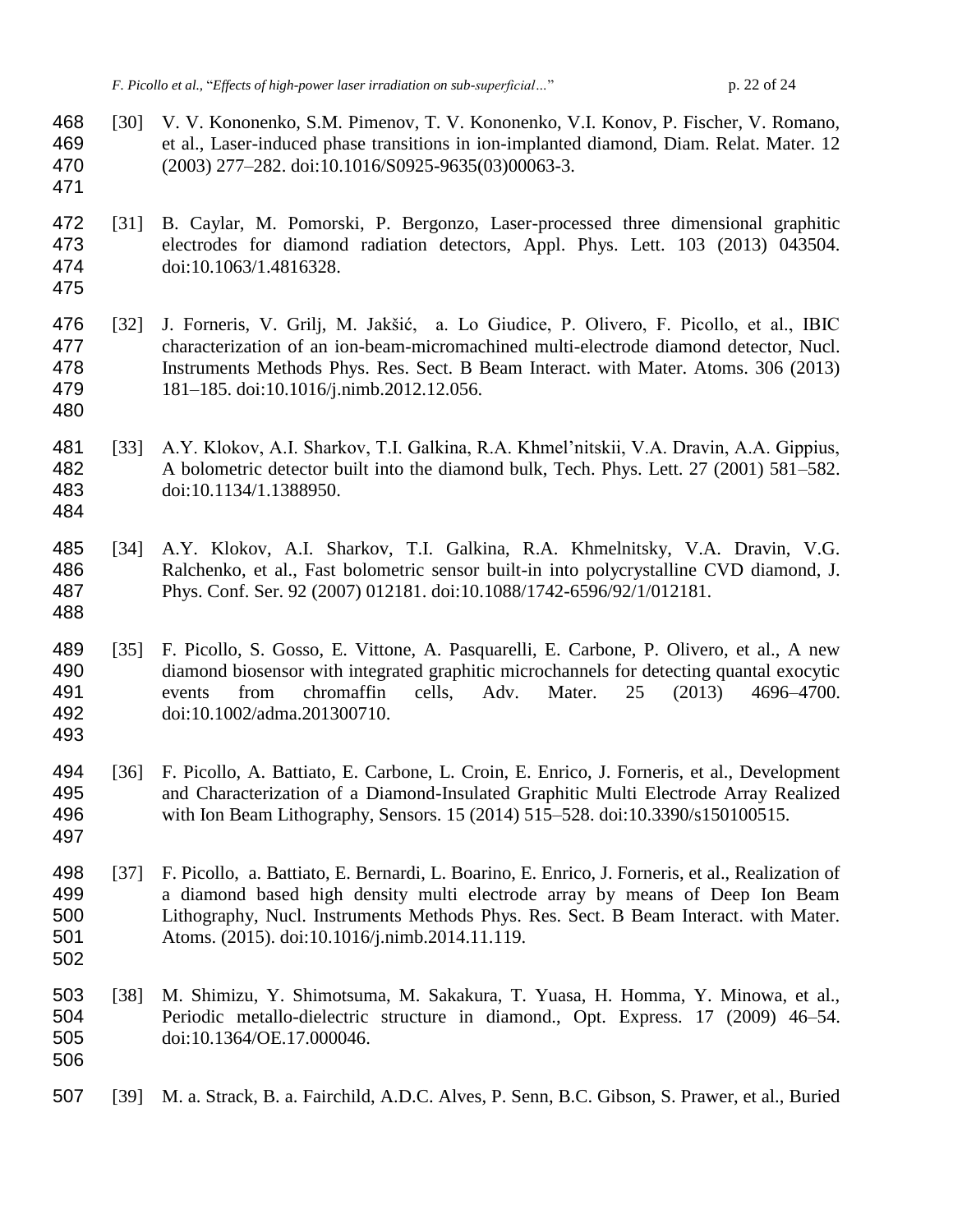*F. Picollo et al.,* "*Effects of high-power laser irradiation on sub-superficial…*" p. 23 of 24

| 508<br>509<br>510                         | picolitre<br>fluidic<br>diamond,<br>8923<br>(2013)<br>89232X.<br>channels<br>in<br>single-crystal<br>doi:10.1117/12.2035099.                                                                                                                                                                                          |
|-------------------------------------------|-----------------------------------------------------------------------------------------------------------------------------------------------------------------------------------------------------------------------------------------------------------------------------------------------------------------------|
| 511<br>$[40]$<br>512<br>513               | K.M. Knowles, Materials Analysis using a Nuclear Microprobe, J. Microsc. 189 (1998)<br>99-100. doi:10.1046/j.1365-2818.1998.0270c.x.                                                                                                                                                                                  |
| 514<br>[41]<br>515<br>516<br>517<br>518   | D. Saada, J. Adler, R. Kalish, Transformation of diamond $(sp(3))$ to graphite $(sp(2))$ bonds<br>J.<br>Mod.<br>Int.<br>Phys.<br>$\mathcal{C}$ .<br>(1998)<br>ion-impact,<br>9<br>$61-69.$<br>by<br>http://www.worldscientific.com/doi/pdf/10.1142/S0129183198000066 (accessed October<br>24, 2013).                  |
| 519<br>[42]<br>520<br>521<br>522          | C. Uzan-Saguy, V. Richter, S. Prawer, Y. Lifshitz, E. Grossman, R. Kalish, Nature of<br>damage in diamond implanted at low temperatures, Diam. Relat. Mater. 4 (1995) 569–<br>574. doi:10.1016/0925-9635(94)05290-5.                                                                                                  |
| 523<br>$[43]$<br>524<br>525<br>526        | P. Olivero, S. Rubanov, P. Reichart, B.C. Gibson, S.T. Huntington, J.R. Rabeau, et al.,<br>Characterization of three-dimensional microstructures in single-crystal diamond, Diam.<br>Relat. Mater. 15 (2006) 1614-1621. doi:10.1016/j.diamond.2006.01.018.                                                            |
| 527<br>$[44]$<br>528<br>529<br>530<br>531 | F. Bosia, S. Calusi, L. Giuntini, S. Lagomarsino, A. Lo Giudice, M. Massi, et al., Finite<br>element analysis of ion-implanted diamond surface swelling, Nucl. Instruments Methods<br>Phys. Res. Sect. B Beam Interact. with Mater. Atoms. 268 (2010) 2991-2995.<br>doi:10.1016/j.nimb.2010.05.025.                   |
| 532<br>$[45]$<br>533<br>534<br>535        | F. Bosia, N. Argiolas, M. Bazzan, B. a Fairchild, a D. Greentree, D.W.M. Lau, et al.,<br>Direct measurement and modelling of internal strains in ion-implanted diamond., J. Phys.<br>Condens. Matter. 25 (2013) 385403. doi:10.1088/0953-8984/25/38/385403.                                                           |
| 536<br>$[46]$<br>537<br>538<br>539        | D.P. Hickey, K.S. Jones, R.G. Elliman, Amorphization and graphitization of single-crystal<br>diamond - A transmission electron microscopy study, Diam. Relat. Mater. 18 (2009)<br>1353-1359. doi:10.1016/j.diamond.2009.08.012.                                                                                       |
| 540<br>$[47]$<br>541<br>542<br>543<br>544 | T.E. Derry, E.K. Nshingabigwi, M. Levitt, J. Neethling, S.R. Naidoo, Cross-section<br>transmission electron microscopy of the ion implantation damage in annealed diamond,<br>Nucl. Instruments Methods Phys. Res. Sect. B Beam Interact. with Mater. Atoms. 267<br>(2009) 2705-2707. doi:10.1016/j.nimb.2009.05.032. |
| 545<br>[48]<br>546<br>547                 | S. Rubanov, B. a. Fairchild, a. Suvorova, P. Olivero, S. Prawer, Structural transformation<br>of implanted diamond layers during high temperature annealing, Nucl. Instruments<br>Interact.<br>with<br>Methods<br>Phys.<br>Res.<br>Sect.<br>B<br>Beam<br>Mater.<br>Atoms.<br>(2015).                                  |